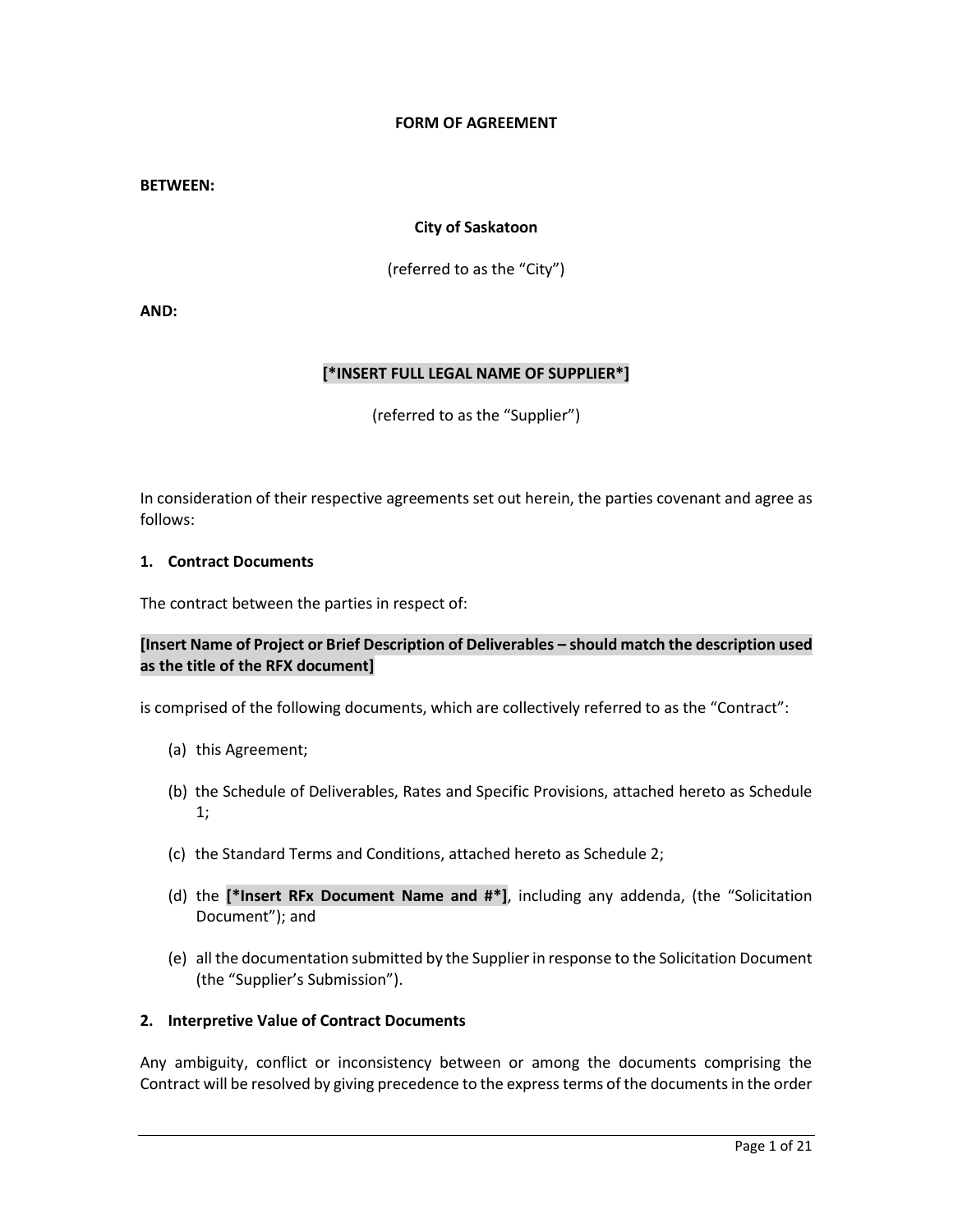in which they appear above, so that a first mentioned document shall prevail notwithstanding any term or aspect of a later mentioned document.

# **3. Execution**

This Agreement may be executed and delivered by (i) facsimile transmission or (ii) scanned and delivered by electronic transmission, and when so executed and delivered, will be deemed an original.

**IN WITNESS WHEREOF** the parties hereto have executed this Agreement as of the date written below.

| <b>City of Saskatoon</b>                |
|-----------------------------------------|
| Signature:                              |
| Name:                                   |
| Title:                                  |
| Date of Signature:                      |
| I have the authority to bind the City.  |
|                                         |
| [**Insert Supplier's Full Legal Name**] |
| Signature:                              |
| Name:                                   |
|                                         |
| Title:                                  |
| Date of Signature:                      |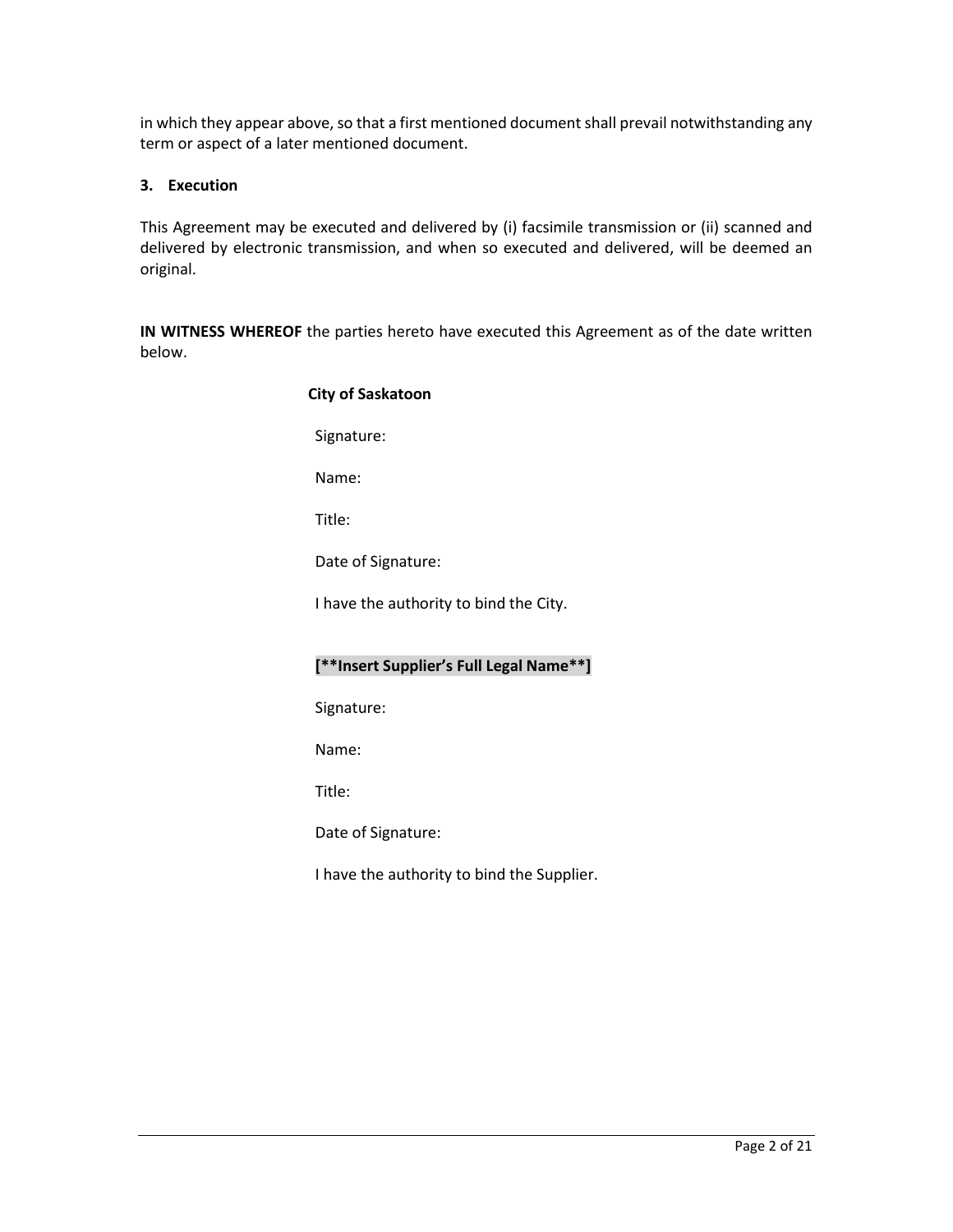## **Schedule 1 – Schedule of Deliverables, Rates and Specific Provisions**

### **A. Description of Deliverables**

[\*Describe the Deliverables. Reference can be made to the Solicitation Document and/or Supplier Submission, as appropriate\*]

### **B. Rates and Disbursements**

#### **B.1 Maximum Fee**

Notwithstanding anything else in the Contract, the total amount payable by the City to the Supplier under the Contract shall not exceed [\*insert maximum contract amount\*] (\$xxx).

### **B.2 Personnel and Rates**

The following individuals are responsible for the provision of the Deliverables. The Rates for these individuals are set out below and shall remain fixed during the Term of this Contract:

[\*insert personnel and rate information or replace this section with other applicable form of rate breakdown\*]

## **C. Payment Terms**

Subject to Article 5 of Schedule 2 herein, the payment terms for the Contract are as follows: [\*insert payment terms (i.e. monthly invoices, full payment upon acceptance, progress payments, etc.\*]

### **D. City and Supplier Representatives**

The City Representative and contact information for the Contract is:

[\*insert name and title of the City's representative in charge of the contract and contact details, including mailing address and email address\*]

The Supplier Representative and contact information for the Contract is:

[\*insert name and title of Supplier representative in charge of the contact and contact details, including mailing address and email address\*]

### **E. Term of Contract**

The Contract shall take effect on the [\*insert date\*] (the **"Effective Date"**) and shall be in effect for a period of [\*insert # of years or months] from the Effective Date, with an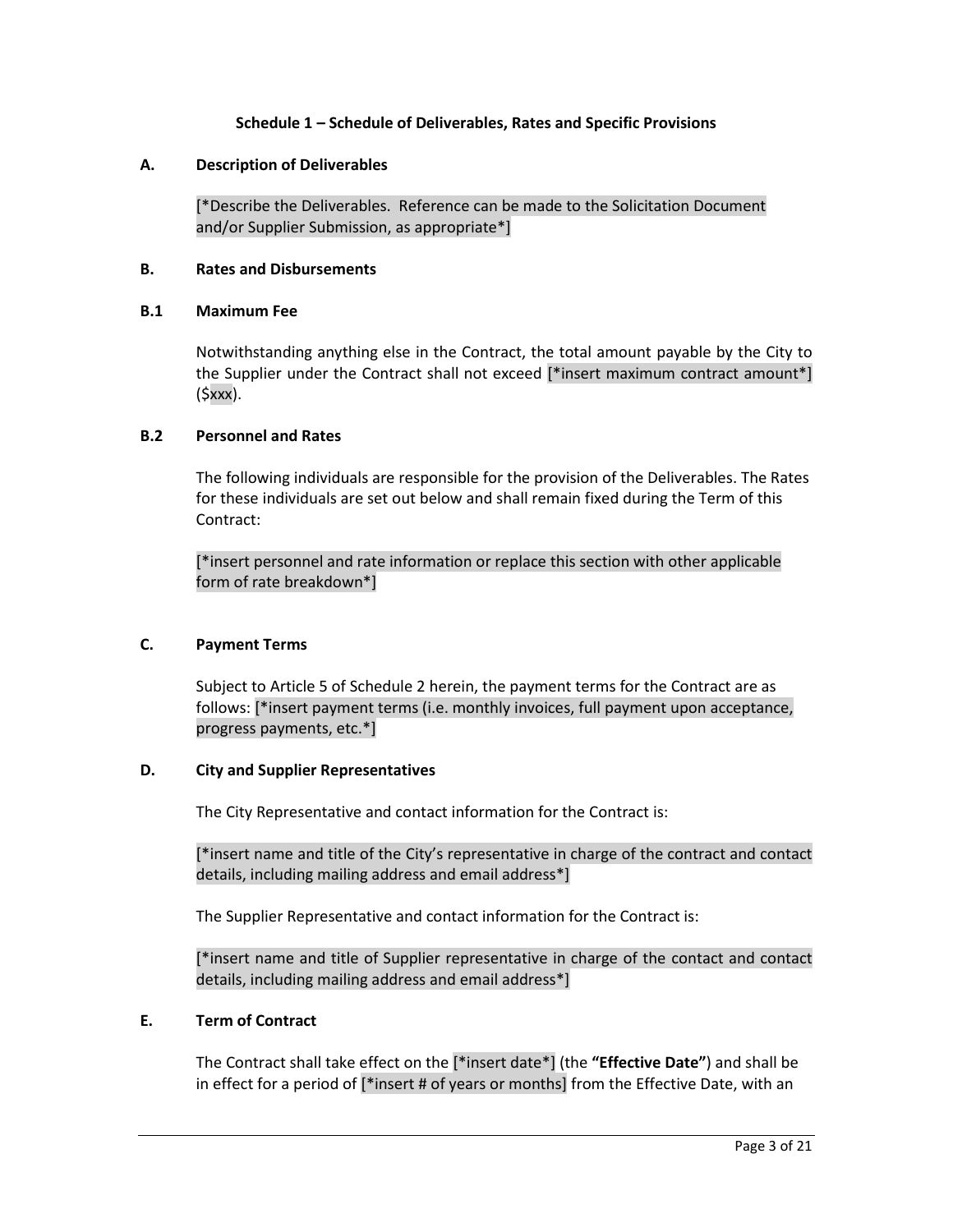option in favour of the City to extend the term for an additional period of [\*insert extension period, if applicable, or revise this language as necessary\*], unless it is terminated earlier in accordance with the terms of the Contract or otherwise by operation of law.

# **F. Specific Provisions**

[\*Insert any additional contract performance terms or modifications to the Standard Terms and Conditions in Schedule 2 and note any express deletions from the Supplier's Submission or negotiated changes to the Solicitation Document, if applicable\*]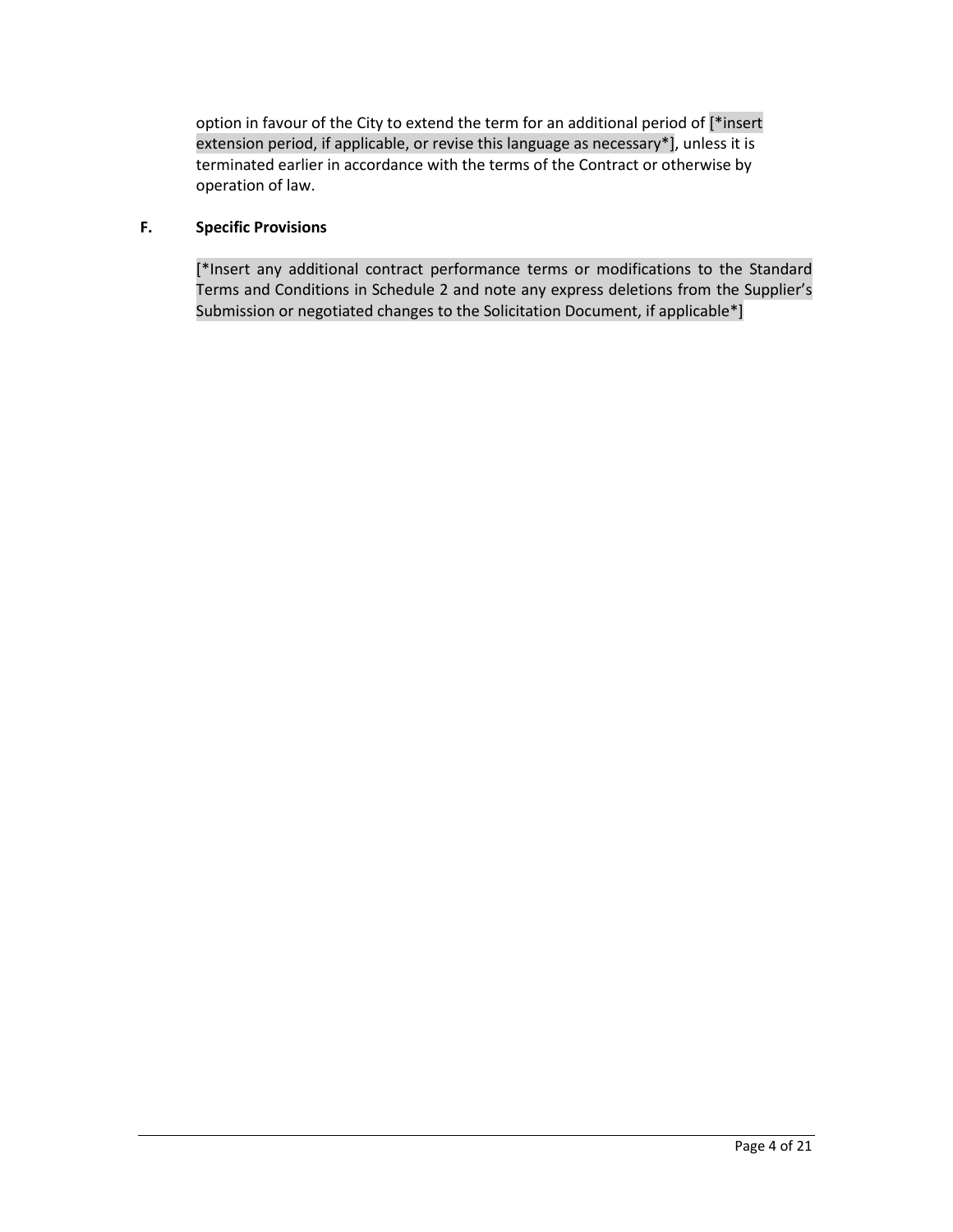## **Schedule 2 - Standard Terms and Conditions**

### **Index**

## **Article 1 - Interpretation**

1.01 Defined Terms

### **Article 2 - General Provisions**

- 2.01 No Indemnities from City
- 2.02 Entire Contract
- 2.03 Severability
- 2.04 Failure to Enforce Not a Waiver
- 2.05 Changes by Written Amendment Only
- 2.06 Force Majeure
- 2.07 Notices by Prescribed Means
- 2.08 Governing Law

## **Article 3 – Nature of Relationship Between City and Supplier**

- 3.01 Supplier's Power to Contract
- 3.02 Representatives May Bind Parties
- 3.03 Supplier Not a Partner, Agent or Employee
- 3.04 Non-Exclusive Contract, Work Volumes
- 3.05 Responsibility of Supplier
- 3.06 No Subcontracting or Assignment
- 3.07 Duty to Disclose Change of Control
- 3.08 Conflict of Interest
- 3.09 Contract Binding

#### **Article 4 – Performance by Supplier**

- 4.01 Commencement of Performance
- 4.02 Deliverables Warranty
- 4.03 Health and Safety
- 4.04 Shipment of Goods
- 4.05 Use and Access Restrictions
- 4.06 Notification by Supplier of Discrepancies
- 4.07 Change Requests
- 4.08 Pricing for Requested Changes
- 4.09 Performance by Specified Individuals Only
- 4.10 Time
- 4.11 Rights & Remedies Not Limited to Contract

### **Article 5 - Payment for Performance and Audit**

- 5.01 Payment According to Contract Rates
- 5.02 Builders' Liens and Prompt Payment
- 5.03 Progress Payments
- 5.04 Hold Backs and Set Offs
- 5.05 Adjudication
- 5.06 No Expenses or Additional Charges
- 5.07 Payment of Taxes and Duties
- 5.08 Withholding Tax
- 5.09 Interest on Late Payment
- 5.10 Document Retention and Audit

# **Article 6 – Confidentiality**

- 6.01 Confidentiality and Promotion Restrictions
- 6.02 City Confidential Information
- 6.03 Restrictions on Copying
- 6.04 Notice of Breach
- 6.05 Injunctive and Other Relief
- 6.06 Notice and Protective Order
- 6.07 Records and Legislative Compliance
- 6.08 Survival

### **Article 7 - Intellectual Property**

- 7.01 City Intellectual Property
- 7.02 No Use of City Insignia
- 7.03 Ownership of Intellectual Property
- 7.04 Supplier's Grant of License
- 7.05 No Restrictive Material in Deliverables
- 7.06 Third-Party Intellectual Property
- 7.07 Survival

#### **Article 8 - Indemnity and Insurance**

- 8.01 Supplier Indemnity
- 8.02 Insurance
- 8.03 Proof of Insurance
- 8.04 Workplace Safety and Insurance

#### **Article 9- Termination, Expiry and Extension**

- 9.01 Immediate Termination of Contract
- 9.02 Dispute Resolution by Rectification Notice
- 9.03 Termination on Notice
- 9.04 Supplier's Obligations on Termination
- 9.05 Supplier's Payment Upon Termination
- 9.06 Termination in Addition to other Rights
- 9.07 Expiry and Extension of Contract
- 9.08 Evaluation of Performance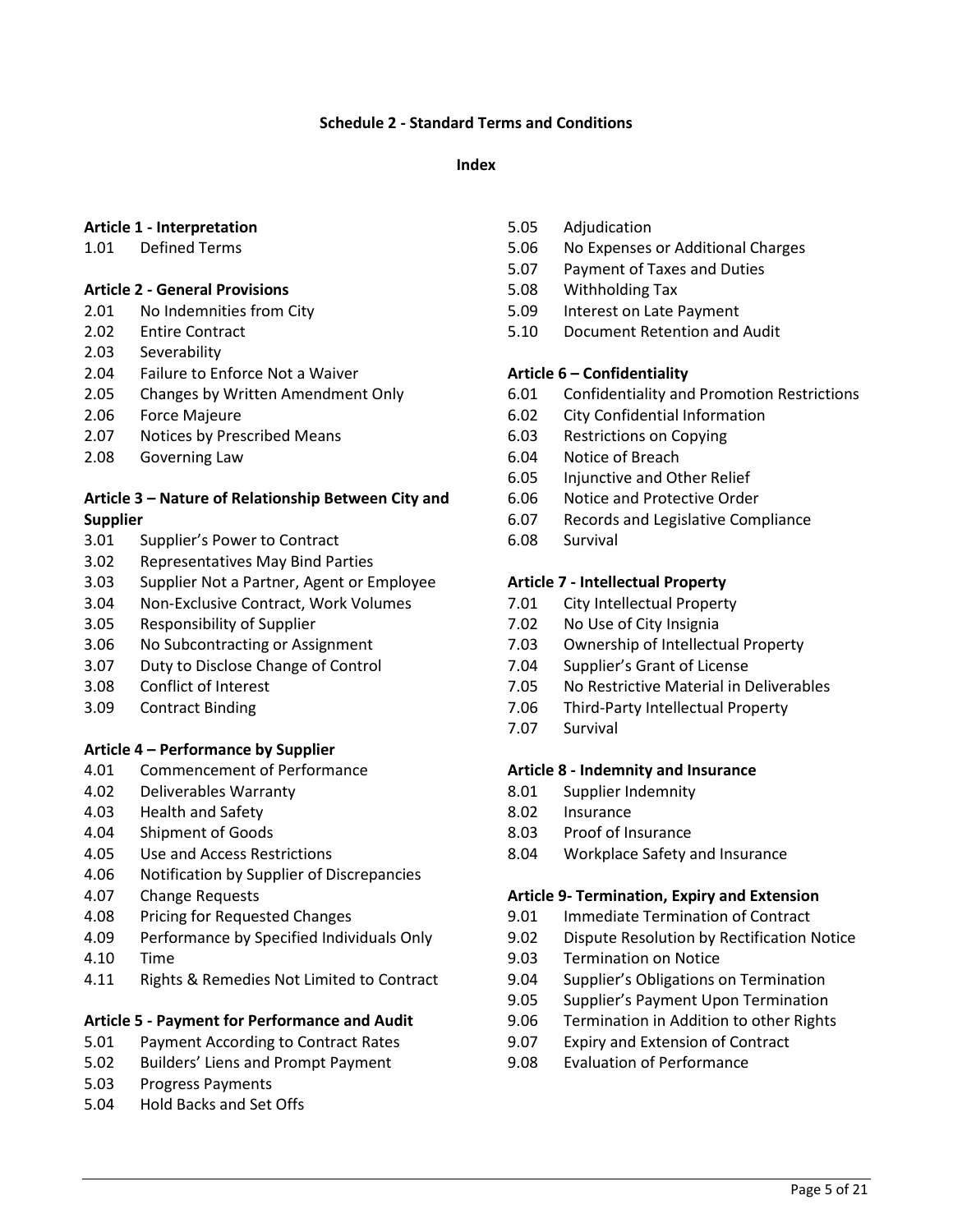## **ARTICLE 1 – INTERPRETATION**

#### 1.01 **Defined Terms**

When used in the Contract, the following words or expressions have the following meanings:

"**Authority"** means any government authority, agency, body or department, whether federal, provincial or municipal, having or claiming jurisdiction over the Contract; and "Authorities" means all such authorities, agencies, bodies and departments;

**"BLA"** means *The Builders' Lien Act* (Saskatchewan) and its Regulations as the same may be amended or restated from time to time;

**"Business Day"** means any working day, Monday to Friday inclusive, but excluding statutory holidays and other days on which the City has elected to be closed for business;

**"City Confidential Information"** means all information of the City that is of a confidential nature, including all confidential information in the custody or control of the City, regardless of whether it is identified as confidential or not, and whether recorded or not, and however fixed, stored, expressed or embodied, which comes into the knowledge, possession or control of the Supplier in connection with the Contract. For greater certainty, City Confidential Information shall: (a) include: (i) all new information derived at any time from any such information whether created by the City, the Supplier or any third-party; (ii) all information (including Personal Information) that the City is obliged, or has the discretion, not to disclose under provincial or federal legislation or otherwise at law; but (b) not include information that: (i) is or becomes generally available to the public without fault or breach on the part of the Supplier of any duty of confidentiality owed by the Supplier to the City or to any third-party; (ii) the Supplier can demonstrate to have been rightfully obtained by the Supplier, without any obligation of confidence, from a third-party who had the right to transfer or disclose it to the Supplier free of any obligation of confidence; (iii) the Supplier can demonstrate to have been rightfully known to or in the possession of the Supplier at the time of disclosure, free of any obligation of confidence when disclosed; or (iv) is independently developed by the Supplier; but the exclusions in this subparagraph shall in no way limit the meaning of Personal Information or the obligations attaching thereto under the Contract or at law;

**"City Representative"** is as set out in Schedule 1 (Schedule of Deliverables, Rates and Specific Provisions);

**"Conflict of Interest"** includes, but is not limited to, any situation or circumstance where (a) in relation to the procurement process, the Supplier had an unfair advantage or engaged in conduct, directly or indirectly, that may have given it an unfair advantage, including but not limited to (i) having access to information that is confidential to the City and not available to other bidders or proponents; (ii) communicating with any person with a view to influencing preferred treatment in the procurement process; or (iii) engaging in conduct that compromises or could be seen to compromise the integrity of the open and competitive procurement process; or (b) in relation to the performance of the Contract, the Supplier's other commitments, relationships or financial interests (i) could or could be seen to exercise an improper influence over the objective, unbiased and impartial exercise of its independent judgment; or (ii) could or could be seen to compromise, impair or be incompatible with the effective performance of its contractual obligations;

**"Deliverables"** means everything developed for or provided to the City in the course of performing under the Contract or agreed to be provided to the City under the Contract by the Supplier or its directors,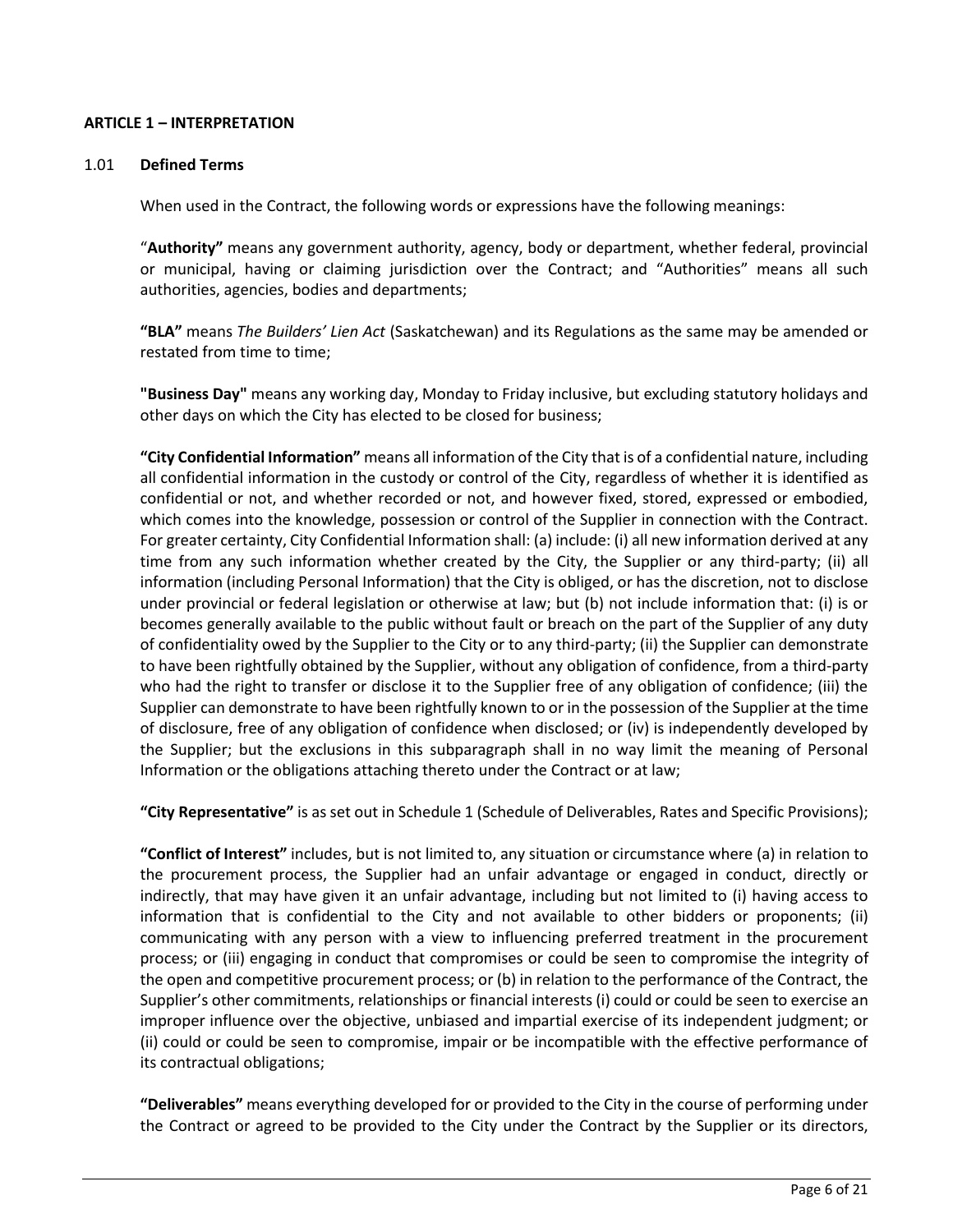officers, employees, agents, partners, affiliates, volunteers or subcontractors, as further defined, but not limited by, Schedule 1, including but not limited to any goods or services or any and all Intellectual Property and any and all concepts, techniques, ideas, information, documentation and other materials, however recorded, developed or provided;

**"Effective Date"** is as set out in Schedule 1 (Schedule of Deliverables, Rates and Specific Provisions);

**"Indemnified Parties"** means the City and the City's officials, directors, officers, agents, employees and volunteers;

**"Industry Standards"** include, but are not limited to (a) the provision of any and all labour, supplies, equipment and other goods or services that are necessary and can reasonably be understood or inferred to be included within the scope of the Contract or customarily furnished by Persons providing Deliverables of the type provided hereunder in similar situations in Canada and; (b) adherence to commonly accepted norms of ethical business practices, which shall include the Supplier establishing, and ensuring adherence to, precautions to prevent its employees or agents from providing or offering gifts or hospitality of greater than nominal value to any person acting on behalf of or employed by the City;

**"Intellectual Property"** means any intellectual, industrial or other proprietary right of any type in any form protected or protectable under the laws of Canada, any foreign country, or any political subdivision of any country, including, without limitation, any intellectual, industrial or proprietary rights protected or protectable by legislation, by common law or at equity;

**"LAFOIP"** means *The Local Authority Freedom of Information and Protection of Privacy Act*;

**"Newly Created Intellectual Property"** means any Intellectual Property created by the Supplier in the course of performance of its obligations under the Contract;

**"Person"** if the context allows, includes any individuals, persons, firms, partnerships or corporations or any combination thereof;

**"Personal Information"** means recorded information about an identifiable individual or that may identify an individual;

**"Proceeding"** means any action, claim, demand, lawsuit, or other proceeding;

**"Proper Invoice"** means a written bill or other request for payment for the Deliverables under this Contract submitted by the Supplier to the City on or after the  $10<sup>th</sup>$  day following submission of a payment certificate to the City as required by section 5.02(c). For further certainty, a Proper Invoice shall include:

- (i) the Supplier's name and address;
- (ii) the date of the invoice and the period during which the Deliverables were supplied;
- (iii) the City's purchase order number and any other information identifying the Contract or other authority under which the Deliverables were supplied;
- (iv) a description of the location of the delivery of the Deliverables or any materials;
- (v) copies of any applicable surveys or certifications relating to the Deliverables;
- (vi) a description, including applicable quantities, of the Deliverables that were supplied;
- (vii) the amount payable for the Deliverables that were supplied and the relevant payment terms;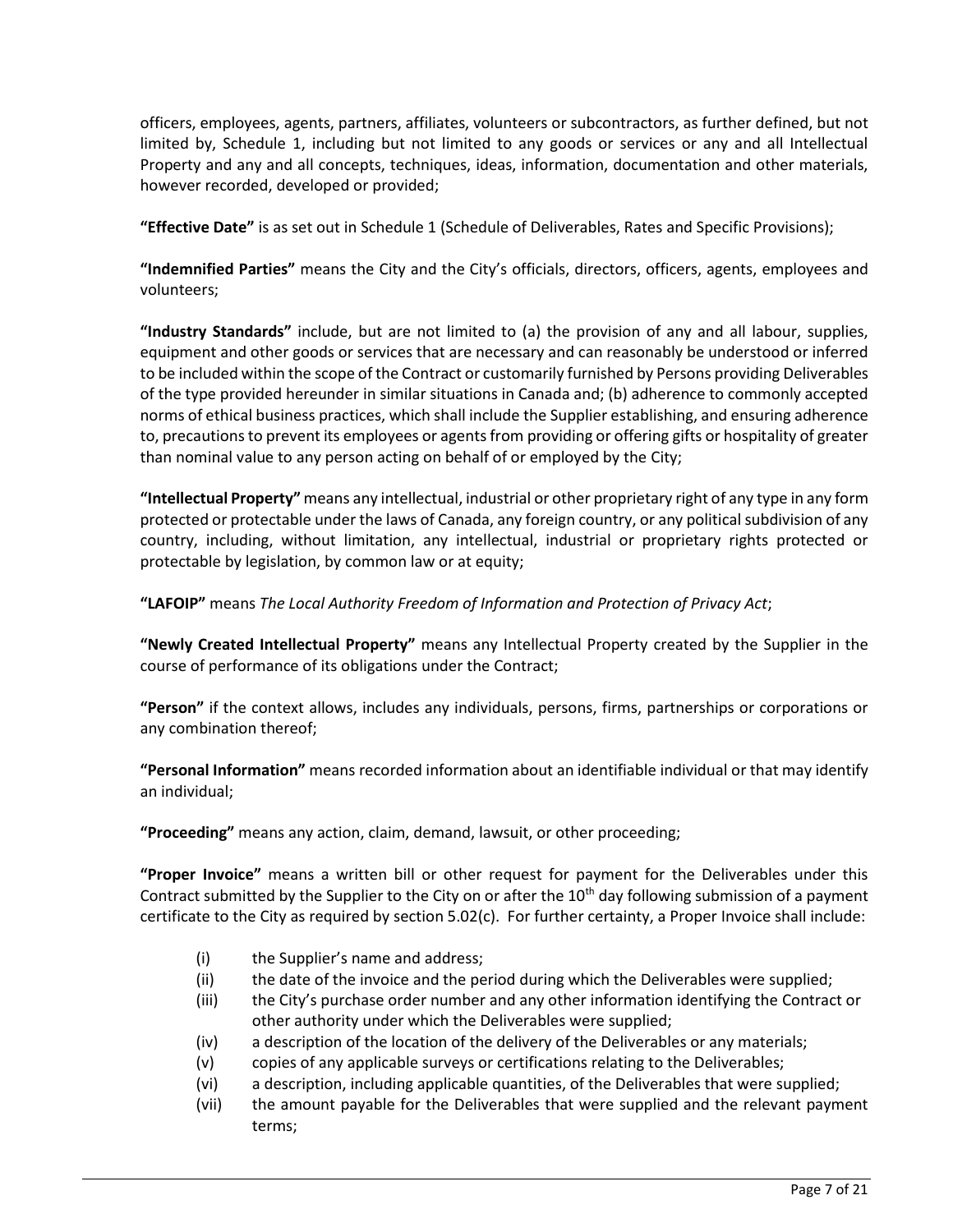- (viii) the Supplier's GST and PST numbers and a separate breakdown of any GST or PST payable;
- (ix) the name, telephone number and mailing address of the person to whom payment is to be sent;
- (x) a copy of the completed invoicing form that may be provided by the City from time to time, the current form as attached to this Contract as Schedule A; and
- (xi) any other information that may be reasonably requested by the City relating to the confirmation and verification of the Deliverables completed or delivered;

**"Rates"** means the applicable price, in Canadian funds unless otherwise specified, to be charged for the applicable Deliverables, as set out in Schedule 1 (Schedule of Deliverables, Rates and Specific Provisions);

**"Record"** means any recorded information, including any Personal Information, in any form: (a) provided by the City to the Supplier, or provided by the Supplier to the City, for the purposes of the Contract; or (b) created by the Supplier in the performance of the Contract;

**"Requirements of Law"** mean all applicable requirements, laws, statutes, codes, acts, ordinances, orders, decrees, injunctions, by-laws, rules, regulations, official plans, permits, licenses, authorizations, directions, and agreements with all Authorities that now or at any time hereafter may be applicable to either the Contract or the Deliverables or any part of them;

**"Supplier Representative"** is as set out in Schedule 1 (Schedule of Deliverables, Rates and Specific Provisions);

**"Supplier's Intellectual Property"** means Intellectual Property owned by the Supplier prior to its performance under the Contract or created by the Supplier during the Term of the Contract independently of the performance of its obligations under the Contract;

**"Term"** is as set out in Schedule 1 (Schedule of Deliverables, Rates and Specific Provisions); and

**"Third-Party Intellectual Property"** means any Intellectual Property owned by a party other than the City or the Supplier.

# **ARTICLE 2 – GENERAL TERMS**

## 2.01 **No Indemnities from the City**

Notwithstanding anything else in the Contract, any express or implied reference to the City providing an indemnity or any other form of indebtedness or contingent liability that would directly or indirectly increase the indebtedness or contingent liabilities of the City beyond the obligation to pay the Rates in respect of Deliverables accepted by the City, whether at the time of entering into the Contract or at any time during the Term, shall be void and of no legal effect.

# 2.02 **Entire Contract**

The Contract embodies the entire agreement between the parties with regard to the provision of the Deliverables and supersedes any prior understanding or agreement, collateral, oral or otherwise with respect to the provision of the Deliverables, existing between the parties at the Effective Date of the Contract.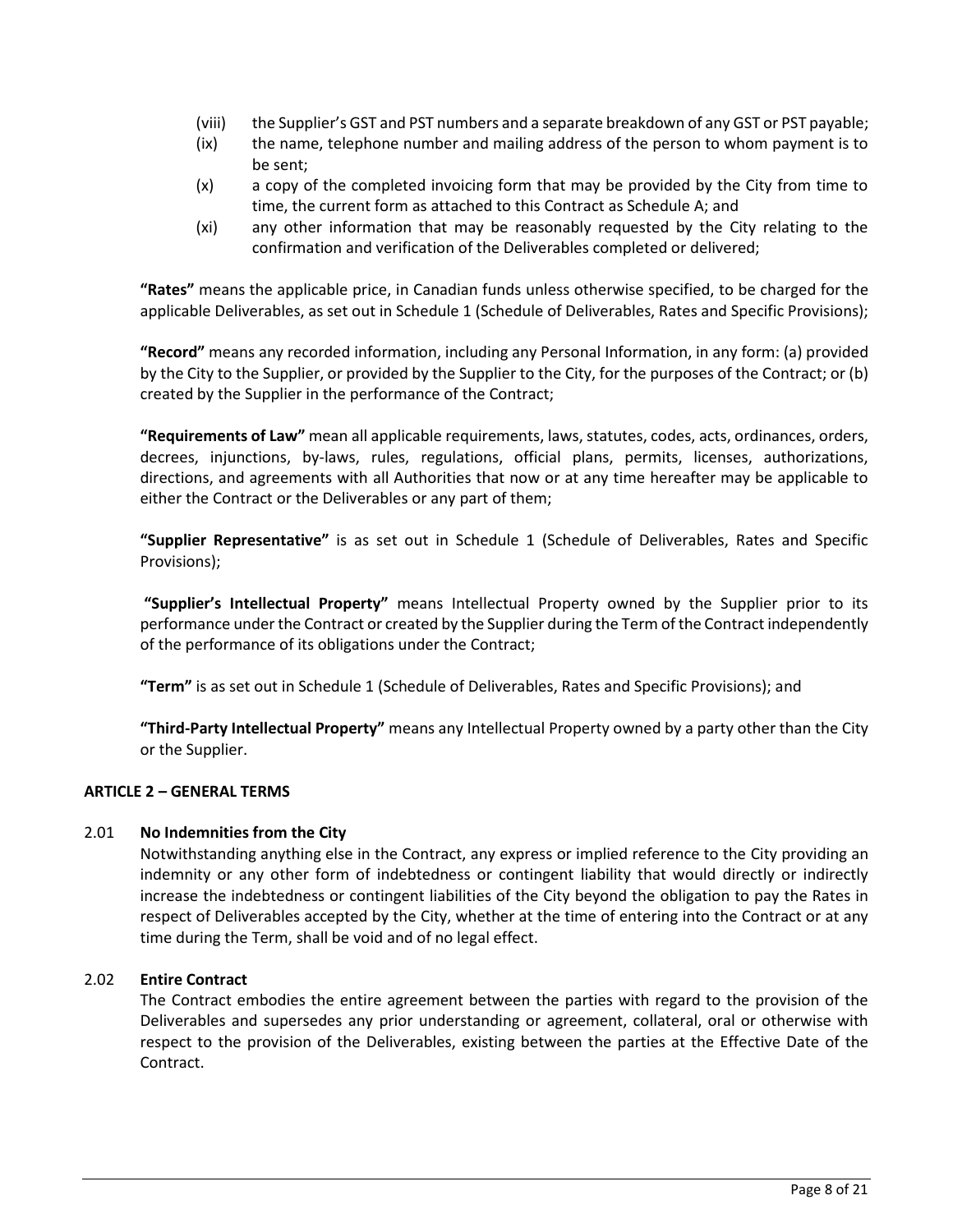## 2.03 **Severability**

If any term or condition of the Contract, or the application thereof to the parties or to any Persons or circumstances, is to any extent invalid or unenforceable, the remainder of the Contract, and the application of such term or condition to the parties, Persons or circumstances other than those to which it is held invalid or unenforceable, shall not be affected thereby.

## 2.04 **Failure to Enforce Not a Waiver**

Any failure by the City to insist in one or more instances upon strict performance by the Supplier of any of the terms or conditions of the Contract shall not be construed as a waiver by the City of its right to require strict performance of any such terms or conditions, and the obligations of the Supplier with respect to such performance shall continue in full force and effect.

### 2.05 **Changes by Written Amendment Only**

Any changes to the Contract shall be by written amendment signed by the parties. No changes shall be effective or shall be carried out in the absence of such an amendment. Any such written changes shall be included in the definition of Contract.

### 2.06 **Force Majeure**

Neither party shall be liable for damages caused by delay or failure to perform its obligations under the Contract where such delay or failure is caused by an event beyond its reasonable control. The parties agree that an event shall not be considered beyond one's reasonable control if a reasonable business person applying due diligence in the same or similar circumstances under the same or similar obligations as those contained in the Contract would have put in place contingency plans to either materially mitigate or negate the effects of such event. Without limiting the generality of the foregoing, the parties agree that force majeure events shall include natural disasters and acts of war, insurrection and terrorism but shall not include shortages or delays relating to supplies or services. If a party seeks to excuse itself from its obligations under the Contract due to a force majeure event, that party shall immediately notify the other party of the delay or non-performance, the reason for such delay or non-performance and the anticipated period of delay or non-performance. If the anticipated or actual delay or non-performance exceeds fifteen (15) Business Days, the other party may immediately terminate the Contract by giving notice of termination and such termination shall be in addition to the other rights and remedies of the terminating party under the Contract, at law or in equity.

## 2.07 **Notices by Prescribed Means**

Notices shall be in writing and shall be delivered by postage-prepaid envelope, personal delivery or email and shall be addressed to, respectively, the City Representative and the Supplier Representative. Notices shall be deemed to have been given: (a) in the case of postage-prepaid envelope, five (5) Business Days after such notice is mailed; or (b) in the case of personal delivery or email one (1) Business Day after such notice is received by the other party. In the event of a postal disruption, notices must be given by personal delivery or by email. Unless the parties expressly agree in writing to additional methods of notice, notices may only be provided by the methods contemplated in this paragraph.

## 2.08 **Governing Law**

The Contract shall be governed by and construed in accordance with the laws of the Province of **Saskatchewan** and the federal laws of Canada applicable therein.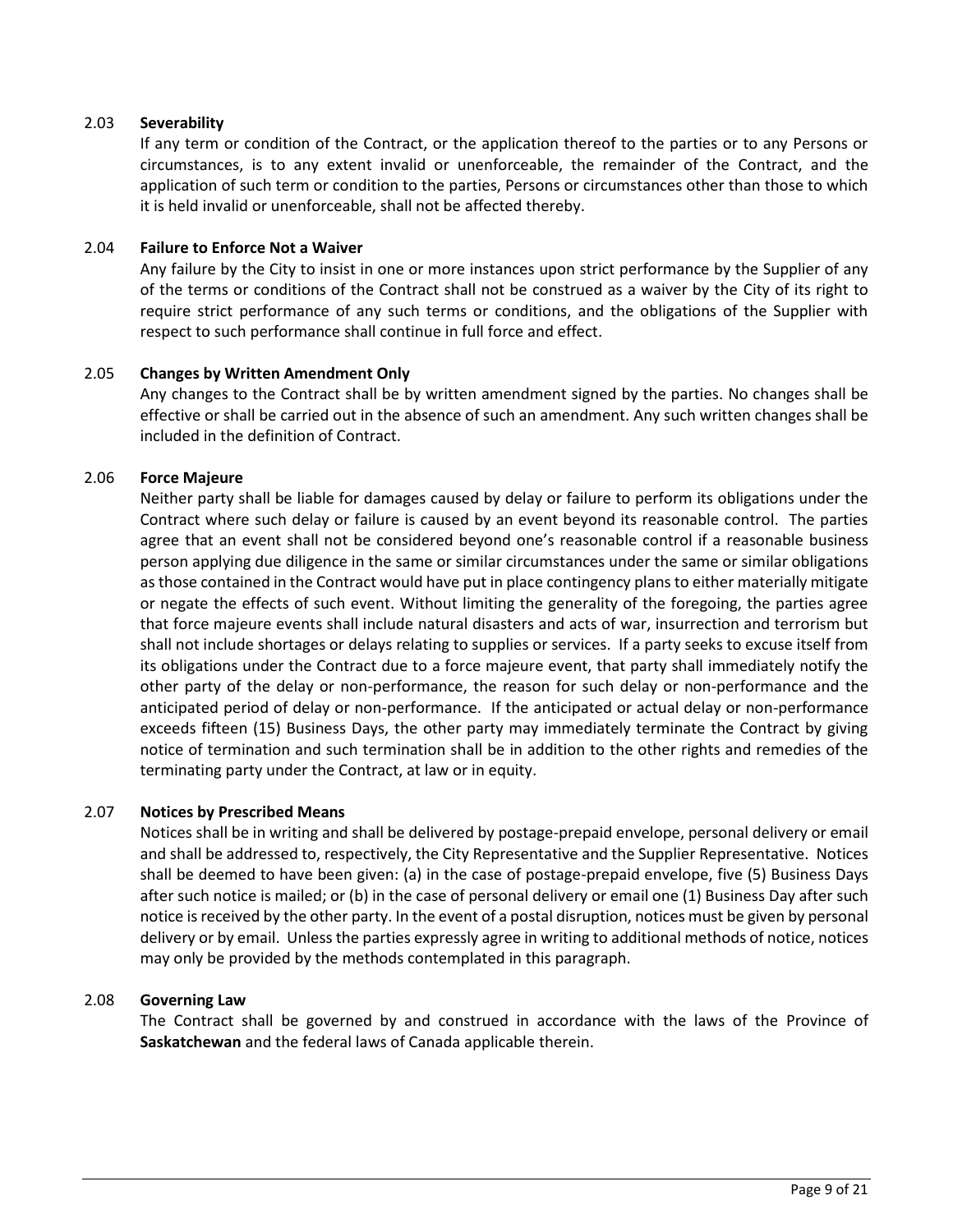# **ARTICLE 3 – NATURE OF RELATIONSHIP BETWEEN CITY AND SUPPLIER**

### 3.01 **Supplier's Power to Contract**

The Supplier represents and warrants that it has the full right and power to enter into the Contract and there is no agreement with any other Person which would in any way interfere with the rights of the City under the Contract.

### 3.02 **Representatives May Bind the Parties**

The parties represent that their respective representatives have the authority to legally bind them to the extent permissible by the Requirements of Law.

### 3.03 **Supplier Not a Partner, Agent or Employee**

The Supplier shall have no power or authority to bind the City or to assume or create any obligation or responsibility, express or implied, on behalf of the City. The Supplier shall not hold itself out as an agent, partner or employee of the City. Nothing in the Contract shall have the effect of creating an employment, partnership or agency relationship between the City and the Supplier or any of the Supplier's directors, officers, employees, agents, partners, affiliates, volunteers or subcontractors.

### 3.04 **Non-Exclusive Contract**, **Work Volumes**

The Supplier acknowledges that it is providing the Deliverables to the City on a non-exclusive basis. The City makes no representation regarding the volume of goods and services required under the Contract. The City reserves the right to contract with other parties for the same or similar goods and services as those provided by the Supplier and reserves the right to obtain the same or similar goods and services internally.

#### 3.05 **Responsibility of Supplier**

The Supplier agrees that it is liable for the acts and omissions of its directors, officers, employees, agents, partners, affiliates, volunteers and subcontractors. This paragraph is in addition to any and all of the Supplier's liabilities under the Contract and under the general application of law. The Supplier shall advise these individuals and entities of their obligations under the Contract and shall ensure their compliance with the applicable terms of the Contract. In addition to any other liabilities of the Supplier pursuant to the Contract or otherwise at law or in equity, the Supplier shall be liable for all damages, costs, expenses, losses, claims or actions arising from any breach of the Contract resulting from the actions of the abovementioned individuals and entities This paragraph shall survive the termination or expiry of the Contract.

## 3.06 **No Subcontracting or Assignment**

The Supplier shall not subcontract or assign the whole or any part of the Contract or any monies due under it without the prior written consent of the City. Such consent shall be in the sole discretion of the City and subject to the terms and conditions that may be imposed by the City. Without limiting the generality of the conditions which the City may require prior to consenting to the Supplier's use of a subcontractor, every contract entered into by the Supplier with a subcontractor shall adopt all of the terms and conditions of the Contract as far as applicable to those parts of the Deliverables provided by the subcontractor. Nothing contained in the Contract shall create a contractual relationship between any subcontractor or its directors, officers, employees, agents, partners, affiliates or volunteers and the City.

#### 3.07 **Duty to Disclose Change of Control**

In the event that the Supplier undergoes a change in control the Supplier shall immediately disclose such change in control to the City and shall comply with any terms and conditions subsequently prescribed by the City resulting from the disclosure.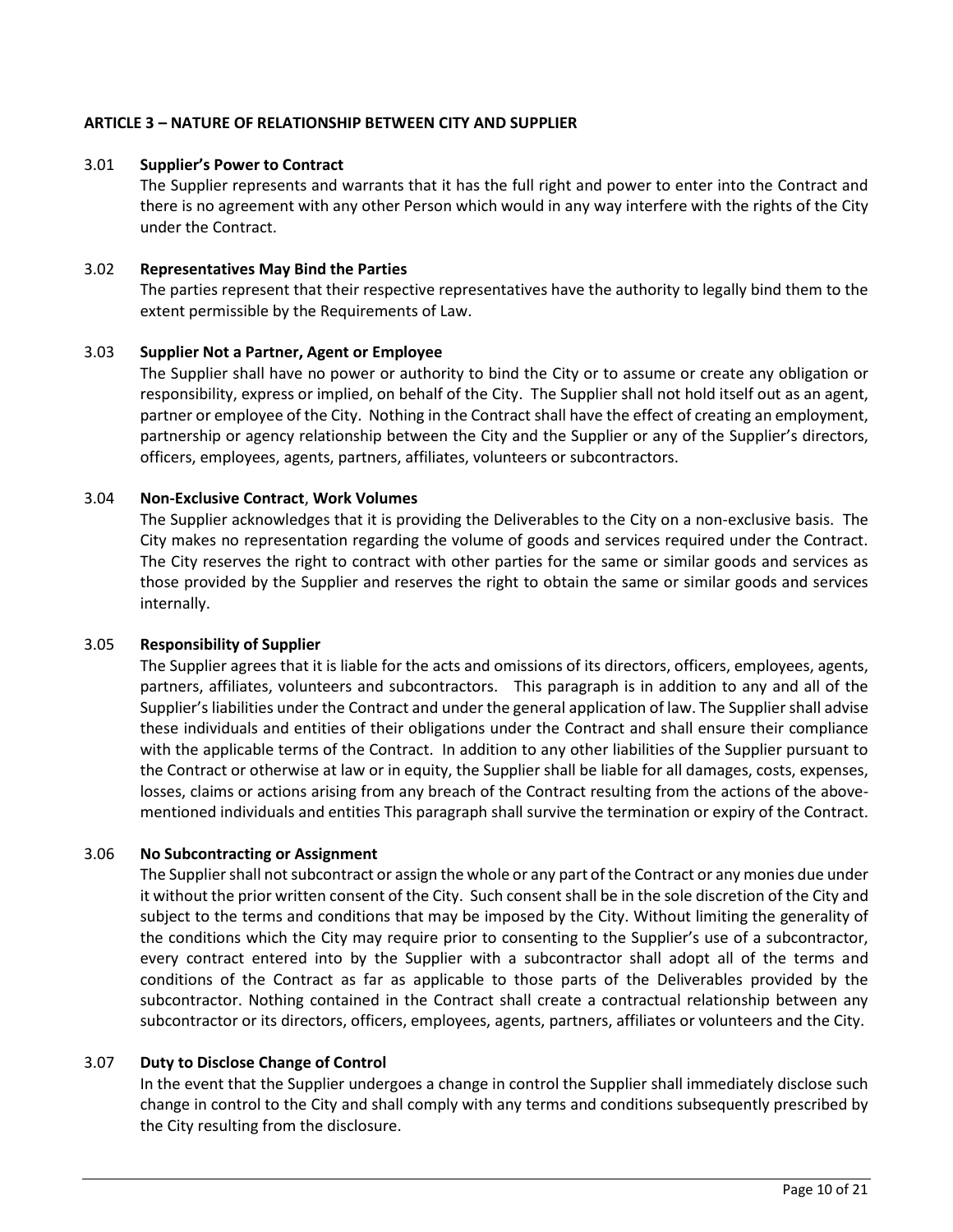# 3.08 **Conflict of Interest**

The Supplier shall: (a) avoid any Conflict of Interest in the performance of its contractual obligations; (b) disclose to the City without delay any actual or potential Conflict of Interest that arises during the performance of its contractual obligations; and (c) comply with any requirements prescribed by the City to resolve any Conflict of Interest. In addition to all other contractual rights or rights available at law or in equity, the City may immediately terminate the Contract upon giving notice to the Supplier where: (a) the Supplier fails to disclose an actual or potential Conflict of Interest; (b) the Supplier fails to comply with any requirements prescribed by the City to resolve a Conflict of Interest; or (c) the Supplier's Conflict of Interest cannot be resolved to the satisfaction of the City. This paragraph shall survive any termination or expiry of the Contract.

# 3.09 **Contract Binding**

The Contract can be enforced by and is binding upon the parties and their successors, executors, administrators and their permitted assigns.

# **ARTICLE 4 – PERFORMANCE BY SUPPLIER**

## 4.01 **Commencement of Performance**

The Supplier shall commence performance upon receipt of written instructions from the City.

## 4.02 **Deliverables Warranty**

The Supplier hereby represents and warrants that the Deliverables (i) shall be provided fully and diligently in a professional and competent manner by persons qualified and skilled in their occupations; and (ii) shall be free from defects in material, workmanship and design, suitable for the purposes intended, in compliance with all applicable specifications and free from liens or encumbrance on title; and furthermore that all Deliverables shall be provided in accordance with: (a) the Contract; (b) Industry Standards; and (c) Requirements of Law. If any of the Deliverables, in the opinion of the City, are inadequately provided or require corrections, the Supplier shall forthwith make the necessary corrections at its own expense as specified by the City in a rectification notice.

## 4.03 **Health and Safety**

Without limiting the generality of section 4.02, the Supplier warrants and agrees that it has complied with and will comply with, and ensure that any subcontractors comply with, *The Saskatchewan Employment Act (S-15.1)* and regulations, as well as any other applicable occupational health and safety laws, regulations and standards in relation to the performance of the Supplier's obligations under the Contract. The Supplier shall provide the City with evidence of the Supplier's compliance with this section upon request by the City.

## 4.04 **Shipment of Goods**

To the extent that the Deliverables include the shipment of goods to the City, all such goods shall be delivered F.O.B. Destination, Freight Prepaid to the City's place of business or such other location as may be specified in the Contract. No transportation or delivery charges of any kind, including, without limitation, packing, boxing, storage, cartage or customs brokerage charges, shall be paid by the City, unless specifically agreed by the City in writing. The Deliverables will be suitably packed in such a manner as will ensure their safe transportation undamaged to their destination. The Deliverables will remain at the risk of the Supplier until the Deliverables are received by the City. Receipt of the Deliverables at the City's location does not constitute acceptance of the Deliverables by the City. The Deliverables are subject to the City's inspection and acceptance within a reasonable period of time after delivery. If any of the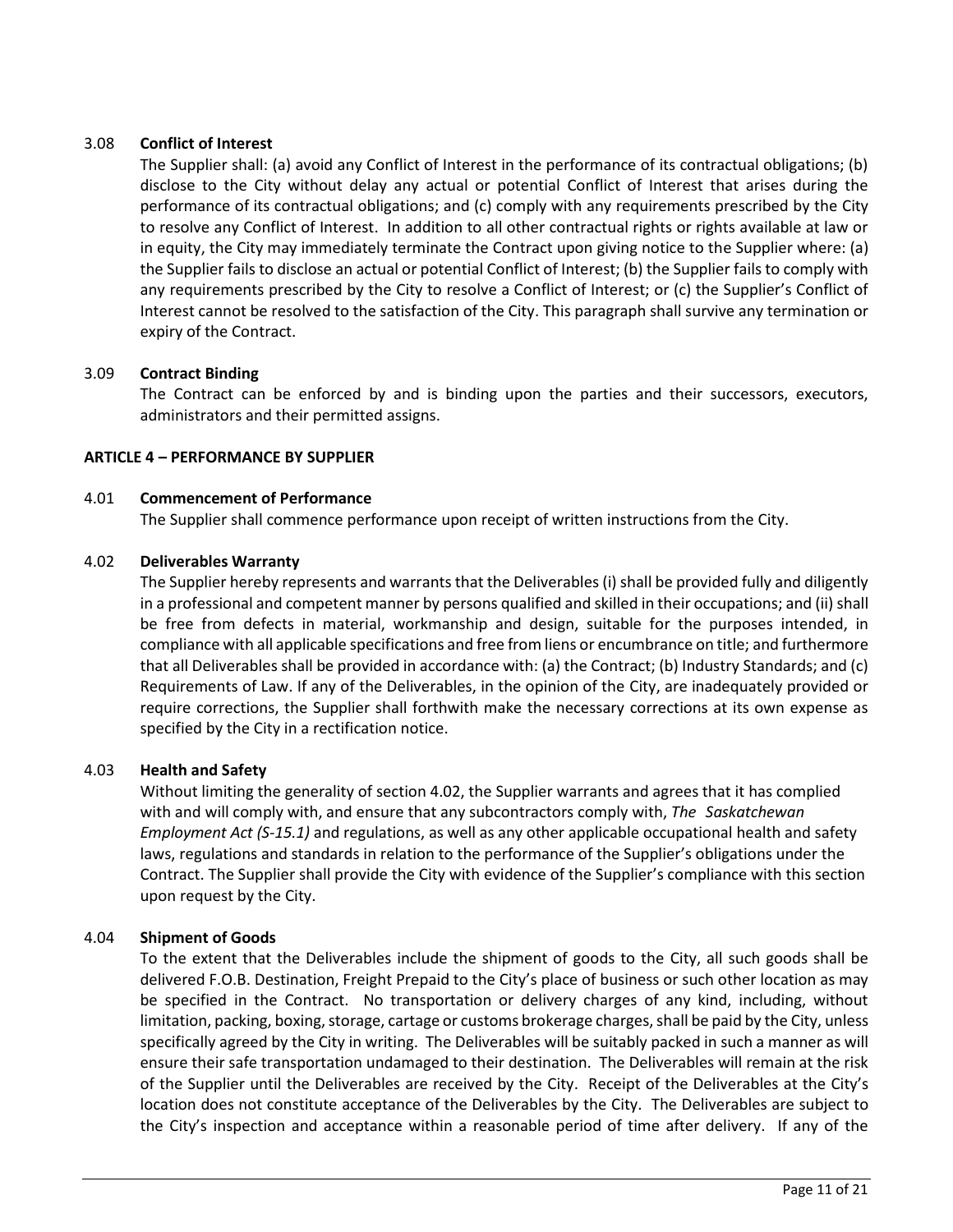Deliverables, in the opinion of the City, are inadequately provided or require corrections, the Supplier shall make the necessary corrections at its own expense as specified by the City in a rectification notice.

### 4.05 **Use and Access Restrictions**

The Supplier acknowledges that unless it obtains specific written preauthorization from the City, any access to or use of the City property, technology or information that is not necessary for the performance of its contractual obligations with the City is strictly prohibited. The Supplier further acknowledges that the City may monitor the Supplier to ensure compliance with this paragraph. This paragraph is in addition to and shall not limit any other obligation or restriction placed upon the Supplier.

### 4.06 **Notification by Supplier of Discrepancies**

During the Term, the Supplier shall advise the City promptly of: (a) any contradictions, discrepancies or errors found or noted in the Contract; (b) supplementary details, instructions or directions that do not correspond with those contained in the Contract; and (c) any omissions or other faults that become evident and should be corrected in order to provide the Deliverables in accordance with the Contract and Requirements of Law.

### 4.07 **Change Requests**

The City may, in writing, request changes to the Contract, which may include altering, adding to, or deleting any of the Deliverables. The Supplier shall comply with all reasonable City change requests and the performance of such request shall be in accordance with the terms and conditions of the Contract. If the Supplier is unable to comply with the change request, it shall promptly notify the City and provide reasons for such non-compliance. In any event, any such change request shall not be effective until a written amendment reflecting the change has been executed by the parties.

#### 4.08 **Pricing for Requested Changes**

Where a City change request includes an increase in the scope of the previously contemplated Deliverables, the City shall set out, in its change request, the proposed prices for the contemplated changes. Where the Rates in effect at the time of the change request (a) include pricing for the particular type of goods or services contemplated in the change request, the Supplier shall not unreasonably refuse to provide those goods or services at prices consistent with those Rates; or (b) are silent to the applicable price for the particular goods or services contemplated in the change request, the price shall be negotiated between the City and the Supplier within a reasonable period of time and in any event, such change request shall not become effective until a written amendment reflecting the change has been executed by the parties.

## 4.09 **Performance by Specified Individuals Only**

The Supplier agrees that to the extent that specific individuals are named in the Contract as being responsible for the provision of the Deliverables, only those individuals shall provide the Deliverables under the Contract. The Supplier shall not replace or substitute any of the individuals named in the Contract without the prior written approval of the City, which may not arbitrarily or unreasonably be withheld. Should the Supplier require the substitution or replacement of any of the individuals named in the Contract, it is understood and agreed that any proposed replacement must possess similar or greater qualifications than the individual named in the Contract. The Supplier shall not claim fees for any replacement individual greater than the Rates established under the Contract.

#### 4.10 **Time**

Time is of the essence of the Contract.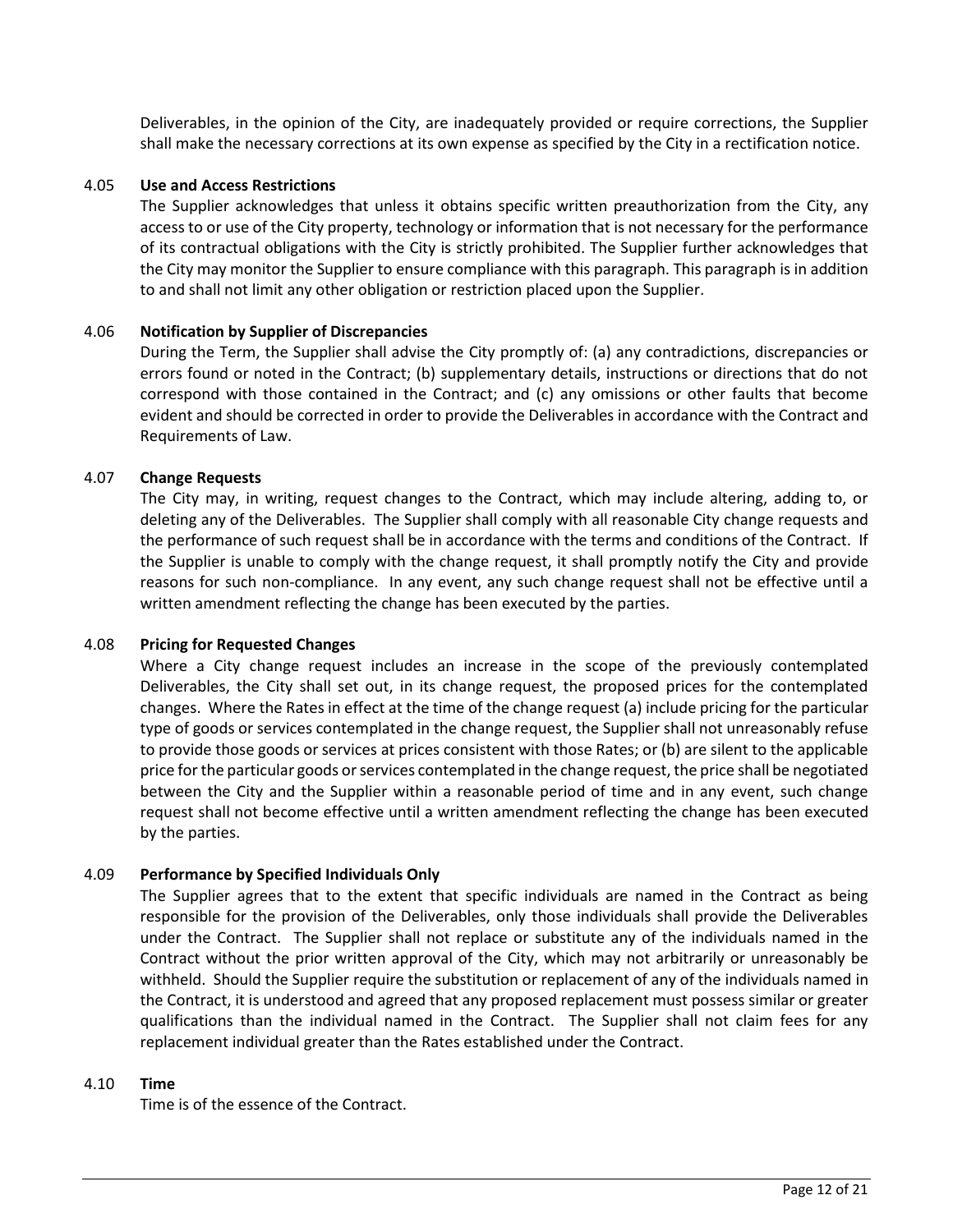## 4.11 **Rights and Remedies Not Limited to Contract**

The express rights and remedies of the City and obligations of the Supplier set out in the Contract are in addition to and shall not limit any other rights and remedies available to the City or any other obligations of the Supplier at law or in equity.

### **ARTICLE 5 – PAYMENT FOR PERFORMANCE AND AUDIT**

### 5.01 **Payment According to Contract Rates**

Subject to sections 5.02 and 5.03 herein, the City shall, subject to the Supplier's compliance with the provisions of the Contract, pay the Supplier for the Deliverables provided at the Rates established under the Contract.

### 5.02 **Builders' Liens and Prompt Payment**

Where the Deliverables are subject to the provisions of the BLA:

- (a) The Supplier shall submit to the City's Representative, not more frequently than once a month, a Proper Invoice by the first day of every month for the previous month's Deliverables. The Proper Invoice shall be based on the Contract unit prices and to the extent of the value of labour and materials incorporated into the Deliverables or of materials suitably stored at the site thereof up to the last day of the previous month.
- (b) The copy of the Proper Invoice delivered to the City shall be provided by email to the City's Representative. A hard copy shall be provided to the City immediately upon request.
- (c) No less than ten (10) days prior to the delivery of a Proper Invoice, the Supplier shall submit to the City's Representative, by email, a payment certificate (in a form that may be provided by the City from time to time, the current form as attached to this Contract as Schedule B) and all necessary supporting documentation. For further certainty, the payment certificate shall include at a minimum, the following items:
	- (i) a WCB Clearance Certificate;
	- (ii) a PST Clearance Certificate (if the Supplier is a non-resident of Saskatchewan and not registered for PST);
	- (iii) any statutory declarations that may be required by the BLA;
	- (iv) the date and the period during which the Deliverables were supplied;
	- (v) the City's purchase order number;
	- (vi) a description of the location of the delivery of the Deliverables;
	- (vii) copies of any applicable surveys or certifications relating to the Deliverables;
	- (viii) a description, including applicable quantities, of the Deliverables that were completed or supplied; and
	- (ix) any other information that may be reasonably requested by the City relating to the confirmation and verification of the Deliverables completed or supplied.

A hard copy of the payment certificate shall be provided to the City immediately upon request.

(d) For clarity, no Proper Invoice shall be submitted earlier than ten (10) days following submission of a duly completed payment certificate, including all supporting documentation to be submitted pursuant to subsection (c) herein.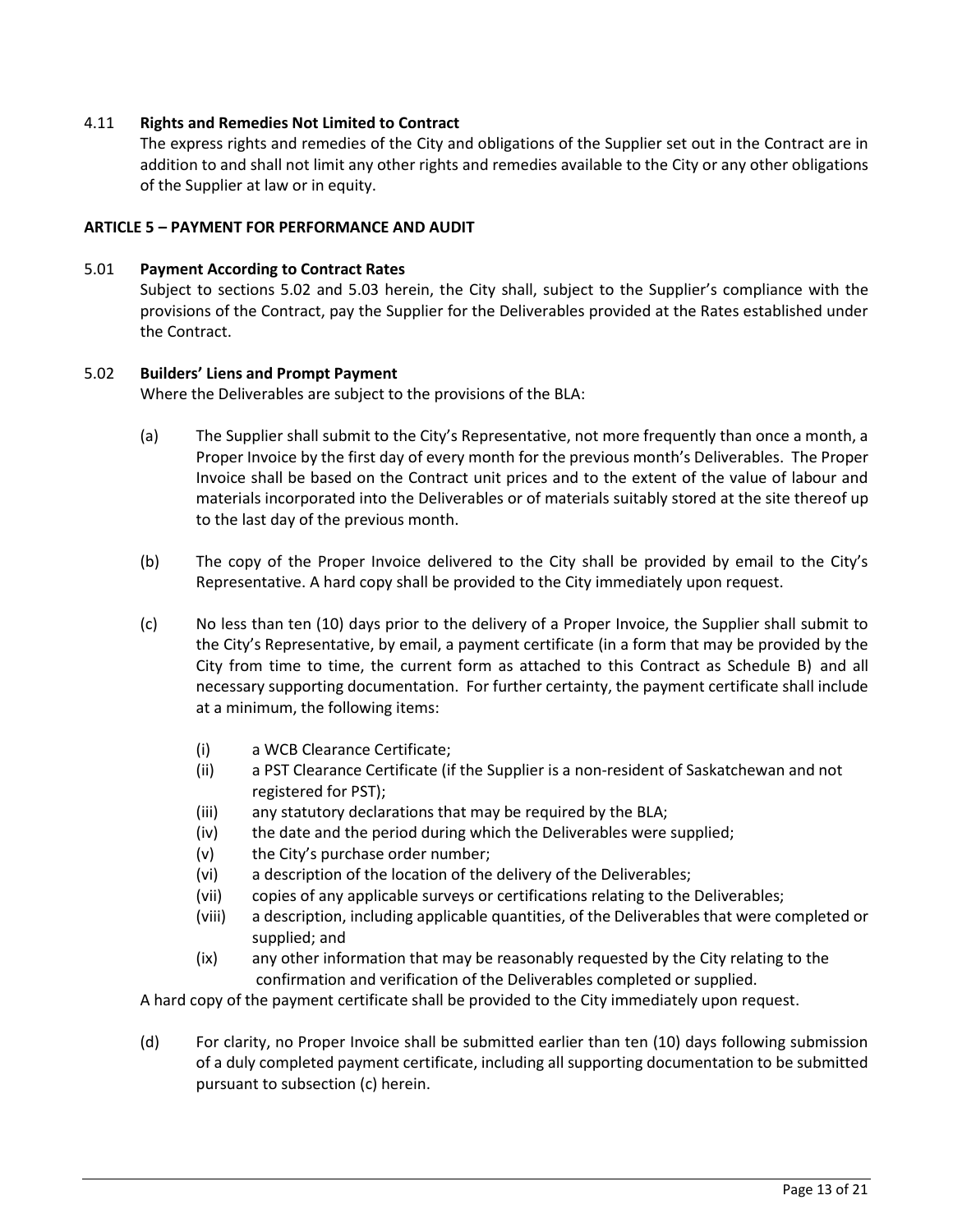## 5.03 **Progress Payments**

- (a) Subject to the terms of this Contract and subject to any notice of non-payment delivered by the City under the BLA, the City shall pay the amount approved and certified as payable under a Proper Invoice no later than twenty-eight (28) days after receiving the Proper Invoice from the Supplier.
- (b) In the event that the City disputes the sums payable under a Proper Invoice submitted by the Supplier, the City shall, within fourteen (14) days of the receipt of such Proper Invoice, provide the Supplier with a notice of non-payment in accordance with the requirements of the BLA. Upon receipt of a notice of non-payment pursuant to this subsection (b), the Supplier shall provide such notice of non-payment to affected subcontractors as required by the BLA. The Supplier acknowledges that the notice of non-payment may be made by email to the Supplier. For further certainty, this provision constitutes the consent of the Supplier to service of the notice of nonpayment in this manner.
- (c) The City and the Supplier each acknowledge and agree to promptly and diligently make all reasonable bona fide efforts to resolve any disputes relating to any notices of non-payment that may be issued pursuant to subsection (b) herein. Each party shall provide to the other, on a without prejudice basis, frank, candid and timely disclosure of relevant facts, information and documents (except such documentation that is subject to legal privilege) as may be required or reasonably requested by the other party to facilitate the resolution of the dispute. In the event that such dispute cannot be resolved within a reasonable amount of time, the City or the Supplier may refer the matter to adjudication in accordance with the BLA and section 5.05 herein.
- (d) The Supplier shall, within seven (7) days of receiving any payment from the City relating to a Proper Invoice, remit all applicable payments to each of the Supplier's subcontractors.

## 5.04 **Hold Backs and Set Offs**

All payments to the Supplier will be subject to the following holdbacks:

- (a) In accordance with the BLA, all holdbacks maintained shall be released by the City to the Supplier only after the Supplier has fulfilled all requirements set out in the Contract and the BLA;
- (b) In addition to any holdbacks required by the BLA pursuant to subsection (a) herein, the City may hold back payment or set off against payment if, in the opinion of the City acting reasonably, the Supplier has failed to comply with any requirements of the Contract; and
- (c) The City will retain a maintenance security holdback, which is at no time part of the statutory holdback under the BLA in the amount of 1.5% of monies otherwise payable under the Contract.

The 1.5% maintenance security, less any deductions made therefrom in accordance with the Contract shall be released at the end of the warranty period, provided there are no outstanding maintenance and warranty issues.

The Supplier acknowledges that payments do not represent a final evaluation or acceptance of the work or Deliverables by the City.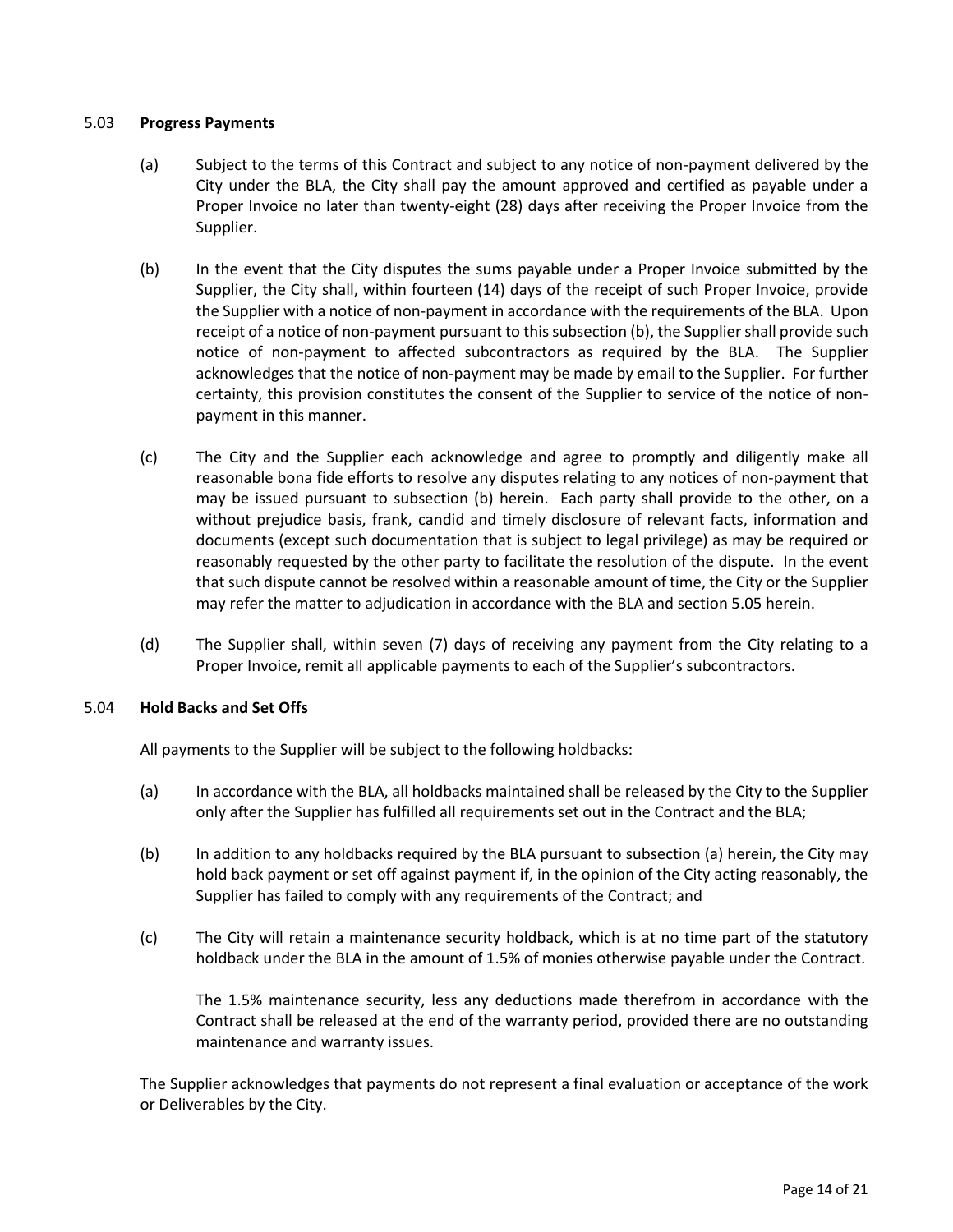## 5.05 **Adjudication**

The City and Supplier each acknowledge and agree that any disputes relating to notices of non-payment that may be provided pursuant to this Contract and any other disputes relating to the Contract that are contemplated by the BLA shall be subject to adjudication as is prescribed by the BLA and generally as follows:

- (i) The City or Supplier, as the case may be, shall provide a written notice of adjudication to the other party in accordance with the requirements of the BLA. For further certainty, a written notice of adjudication from the Supplier to the City shall be provided to the Office of the City Clerk and service shall not be effected until a hard copy of such notice is received by the Office of the City Clerk. For information purposes only, a copy of any notice of adjudication shall also be provided to the City by email to the City's Representative;
- (ii) The City and the Supplier each agree that any disputes relating to notices of non-payment or other matters contemplated by the BLA shall be consolidated such that the adjudication of all disputes is heard together, by a single adjudicator;
- (iii) The City and the Supplier shall make reasonable efforts to agree to an adjudicator and if the parties do not agree on an adjudicator, the party who gave the notice of adjudication shall request that an adjudicator be appointed pursuant to the provisions of the BLA;
- (iv) The City and the Supplier each acknowledge and agree that any fees and expenses of the adjudicator shall be split equally unless otherwise permitted by the BLA;
- (v) No later than five (5) days following the appointment of the adjudicator, the applicant shall provide the adjudicator and the other party with copies of all relevant documentation relating to the dispute;
- (vi) No later than five (5) days following receipt of the documents identified in subsection (v), the responding party shall provide the adjudicator, the applicant, and in the case of a consolidated adjudication, to every other party a copy of the response and all relevant documentation the party intends to rely on;
- (vii) The adjudicator shall conduct the dispute proceedings in accordance with the BLA and the City and the Supplier each acknowledge and agree to provide the adjudicator with any additional materials or access to the work site should the same be required;
- (viii) The adjudicator shall issue a decision no later than thirty (30) days following the receipt of all documents and information provided by the parties pursuant to subsection (v) and (vi) above, unless the City and Supplier each consent, in writing, to an extension of such date; and
- (ix) the City and the Supplier may agree, in writing, at any time to terminate the adjudication.

## 5.06 **No Expenses or Additional Charges**

There shall be no other charges payable by the City under the Contract to the Supplier other than the Rates established under the Contract.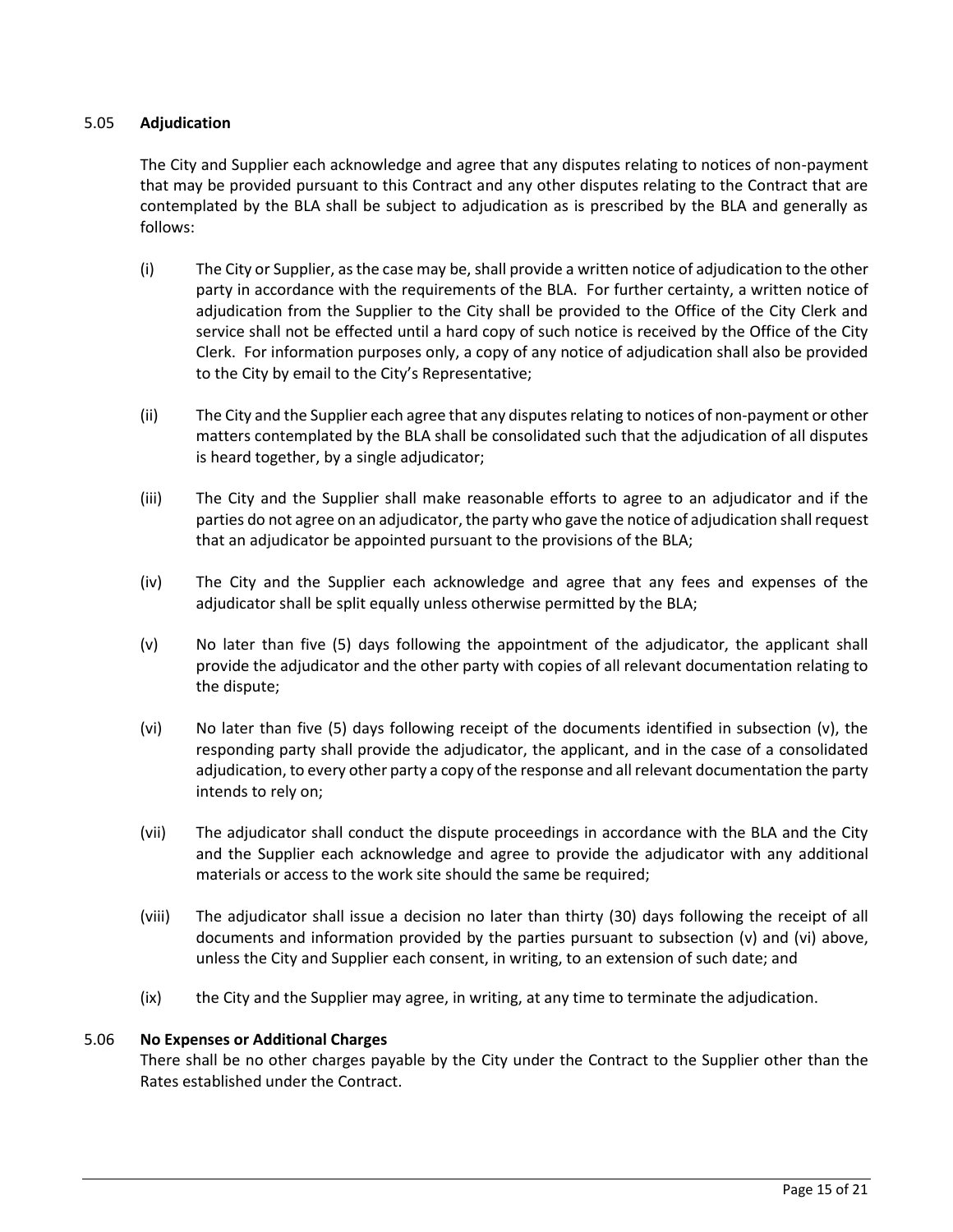### 5.07 **Payment of Taxes and Duties**

Unless otherwise stated, the Supplier shall pay all applicable taxes, including excise taxes incurred by or on the Supplier's behalf with respect to the Contract.

### 5.08 **Withholding Tax**

The City shall withhold any applicable withholding tax from amounts due and owing to the Supplier under the Contract and shall remit it to the appropriate government in accordance with applicable tax laws. This paragraph shall survive any termination or expiry of the Contract.

### 5.09 **Interest on Late Payment**

If a payment is in arrears through no fault of the Supplier, the interest charged by the Supplier, if any, for any late payment shall not exceed the Bank of Canada's prime rate, in effect on the date that the payment went into arrears.

## 5.10 **Document Retention and Audit**

For seven (7) years after the Expiry Date or any date of termination of the Contract, the Supplier shall maintain all necessary records to substantiate (a) all charges and payments under the Contract and (b) that the Deliverables were provided in accordance with the Contract and with Requirements of Law. During the Term, and for seven (7) years after the expiry or termination of the Contract, the Supplier shall permit and assist the City in conducting audits of the operations of the Supplier to verify (a) and (b) above. The City shall provide the Supplier with at least ten (10) Business Days prior notice of its requirement for such audit. The Supplier's obligations under this paragraph shall survive any termination or expiry of the Contract.

### **ARTICLE 6 – CONFIDENTIALITY**

## 6.01 **Confidentiality and Promotion Restrictions**

Any publicity or publications related to the Contract shall be at the sole discretion of the City. The City may, in its sole discretion, acknowledge the Deliverables provided by the Supplier in any such publicity or publication. The Supplier shall not make use of its association with the City without the prior written consent of the City. Without limiting the generality of this paragraph, the Supplier shall not, among other things, at any time directly or indirectly communicate with the media in relation to the Contract unless it has first obtained the express written authorization to do so by the City.

## 6.02 **City Confidential Information**

During and following the Term, the Supplier shall: (a) keep all City Confidential Information confidential and secure; (b) limit the disclosure of City Confidential Information to only those of its directors, officers, employees, agents, partners, affiliates, volunteers or subcontractors who have a need to know it for the purpose of providing the Deliverables and who have been specifically authorized to have such disclosure; (c) not directly or indirectly disclose, destroy, exploit or use any City Confidential Information (except for the purpose of providing the Deliverables, or except if required by order of a court or tribunal), without first obtaining: (i) the written consent of the City and (ii) in respect of any City Confidential Information about any third-party, the written consent of such third-party; (d) provide City Confidential Information to the City on demand; and (e) return all City Confidential Information to the City on or before the expiry or termination of the Contract, with no copy or portion kept by the Supplier.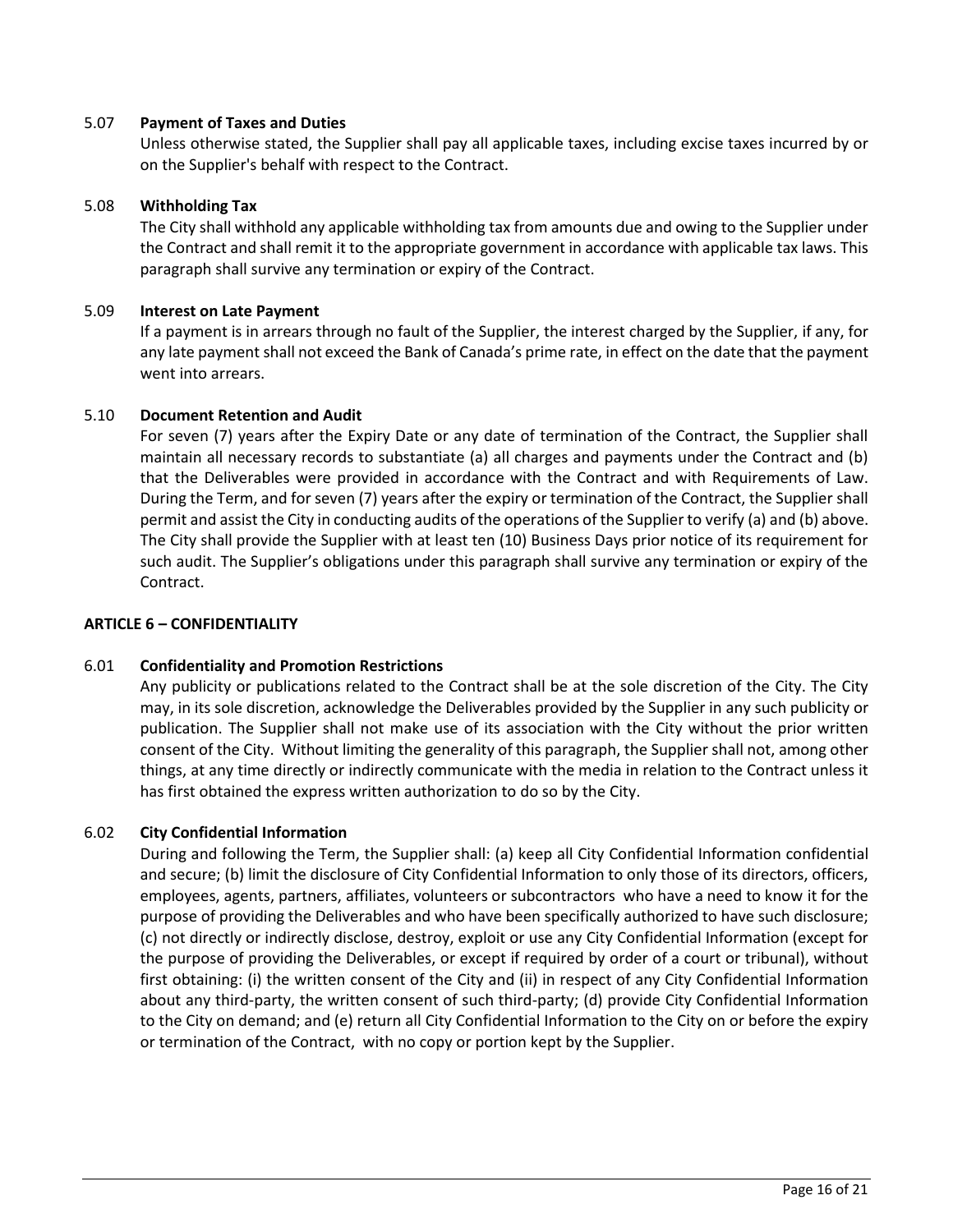## 6.03 **Restrictions on Copying**

The Supplier shall not copy any City Confidential Information, in whole or in part, unless copying is essential for the provision of the Deliverables. On each copy made by the Supplier, the Supplier must reproduce all notices which appear on the original.

### 6.04 **Notice of Breach**

The Supplier shall notify the City promptly upon the discovery of loss, unauthorized disclosure, unauthorized access or unauthorized use of City Confidential Information.

## 6.05 **Injunctive and Other Relief**

The Supplier acknowledges that breach of any provisions of this Article may cause irreparable harm to the City or to any third-party to whom the City owes a duty of confidence, and that the injury to the City or to any third-party may be difficult to calculate and inadequately compensable in damages. The Supplier agrees that the City is entitled to obtain injunctive relief (without proving any damage sustained by it or by any third-party) or any other remedy against any actual or potential breach of the provisions of this Article.

## 6.06 **Notice and Protective Order**

If the Supplier or any of its directors, officers, employees, agents, partners, affiliates, volunteers or subcontractors become legally compelled to disclose any City Confidential Information, the Supplier will provide the City with prompt notice to that effect in order to allow the City to seek one or more protective orders or other appropriate remedies to prevent or limit such disclosure, and it shall co-operate with the City and its legal counsel to the fullest extent. If such protective orders or other remedies are not obtained, the Supplier will disclose only that portion of City Confidential Information which the Supplier is legally compelled to disclose, only to such person or persons to which the Supplier is legally compelled to disclose, and the Supplier shall provide notice to each such recipient (in co-operation with legal counsel for the City) that such City Confidential Information is confidential and subject to non-disclosure on terms and conditions equal to those contained in the Contract and, if possible, shall obtain each recipient's written agreement to receive and use such City Confidential Information subject to those terms and conditions.

## 6.07 **Records and Legislative Compliance**

The Supplier and the City acknowledge and agree that LAFOIP applies to and governs all Records and may require the disclosure of such Records to third parties. Furthermore, the Supplier agrees (a) to keep Records secure; (b) to provide Records to the City within seven (7) calendar days of being directed to do so by the City for any reason including an access request or privacy issue; (c) not to access any Personal Information unless the City determines, in its sole discretion, that access is permitted under LAFOIP and is necessary in order to provide the Deliverables; (d) not to directly or indirectly use, collect, disclose or destroy any Personal Information for any purposes that are not authorized by the City; (e) to ensure the security and integrity of Personal Information and keep it in a physically secure and separate location safe from loss, alteration, destruction or intermingling with other records and databases and to implement, use and maintain the most appropriate products, tools, measures and procedures to do so; (f) to restrict access to Personal Information to those of its directors, officers, employees, agents, partners, affiliates, volunteers or subcontractors who have a need to know it for the purpose of providing the Deliverables and who have been specifically authorized by a City representative to have such access for the purpose of providing the Deliverables; (g) to implement other specific security measures that in the reasonable opinion of the City would improve the adequacy and effectiveness of the Supplier's measures to ensure the security and integrity of Personal Information and Records generally; and (h) that any confidential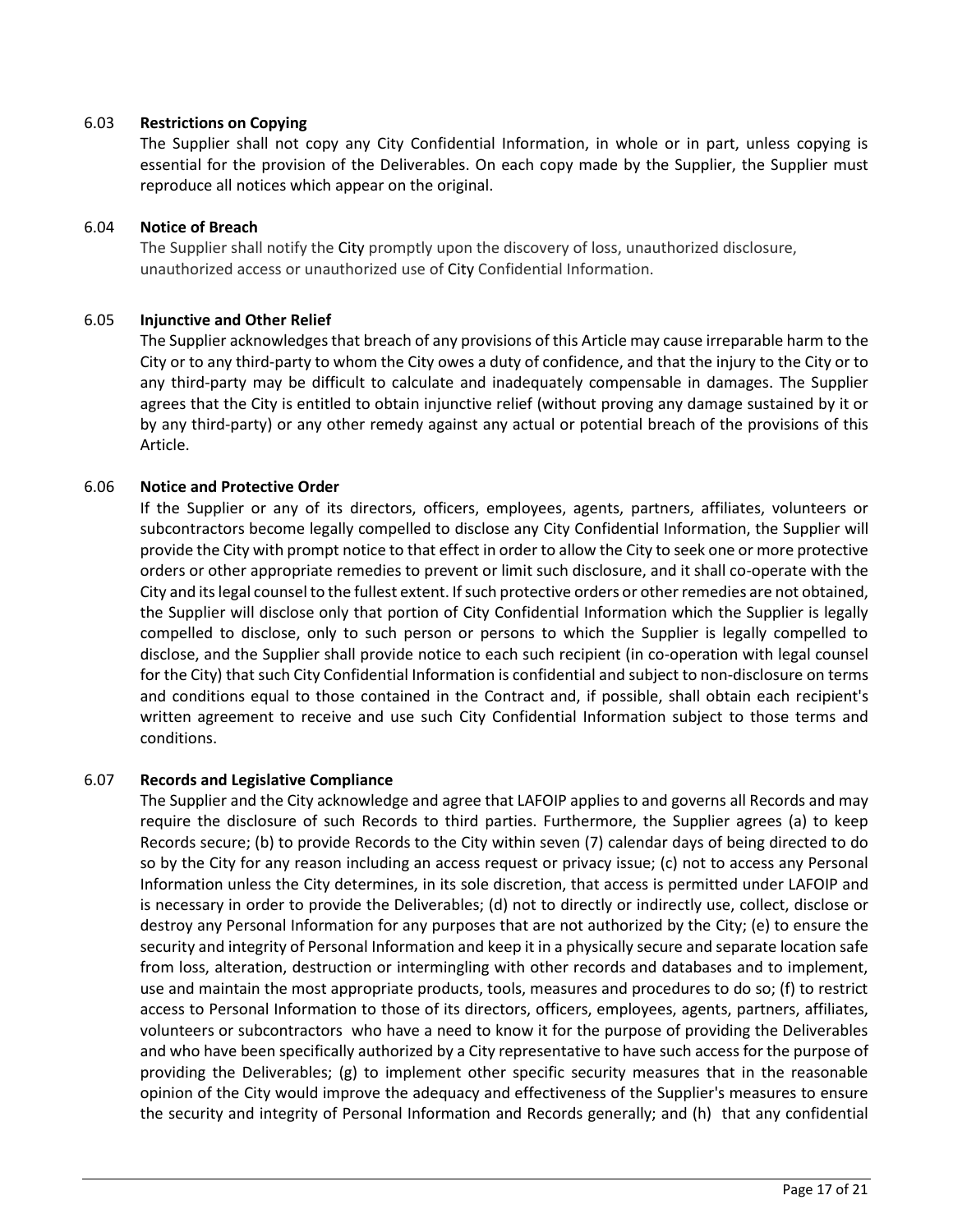information supplied to the City may be disclosed by the City where it is obligated to do so under LAFOIP, by an order of a court or tribunal or pursuant to a legal proceeding and the provisions of this paragraph shall prevail over any inconsistent provisions in the Contract.

### 6.08 **Survival**

The provisions of this Article shall survive any termination or expiry of the Contract.

### **ARTICLE 7 – INTELLECTUAL PROPERTY**

#### 7.01 **City Intellectual Property**

The Supplier agrees that all Intellectual Property and every other right, title and interest in and to all concepts, techniques, ideas, information and materials, however recorded, (including images and data) provided by the City to the Supplier shall remain the sole property of the City at all times.

### 7.02 **No Use of the City Insignia**

The Supplier shall not use any insignia or logo of the City except where required to provide the Deliverables, and only if it has received the prior written permission of the City to do so.

## 7.03 **Ownership of Intellectual Property**

The City shall be the sole owner of any Newly Created Intellectual Property. The Supplier irrevocably assigns to and in favour of the City and the City accepts every right, title and interest in and to all Newly Created Intellectual Property in the Deliverables, immediately following the creation thereof, for all time and irrevocably waives in favour of the City all rights of integrity and other moral rights to all Newly Created Intellectual Property in the Deliverables, immediately following the creation thereof, for all time. To the extent that any of the Deliverables include, in whole or in part, the Supplier's Intellectual Property, the Supplier grants to the City a license to use that Supplier Intellectual Property in the manner contemplated in this Article, the total consideration for which shall be payment of the Rates to the Supplier by the City.

## 7.04 **Supplier's Grant of License**

For those parts of the Deliverables that are Supplier Intellectual Property, the Supplier grants to the City a perpetual, world-wide, non-exclusive, irrevocable, transferable, royalty free, fully paid up right and license: (a) to use, modify, reproduce and distribute, in any form, those Deliverables; and (b) to authorize other Persons, including agents, contractors or sub-contractors, to do any of the former on behalf of the City.

#### 7.05 **No Restrictive Material in Deliverables**

The Supplier shall not incorporate into any Deliverables anything that would restrict the right of the City to modify, further develop or otherwise use the Deliverables in any way that the City deems necessary, or that would prevent the City from entering into any contract with any contractor other than the Supplier for the modification, further development of or other use of the Deliverables.

## 7.06 **Third-Party Intellectual Property**

The Supplier represents and warrants that the provision of the Deliverables shall not infringe or induce the infringement of any Third-Party Intellectual Property rights. The Supplier further represents and warrants that it has obtained assurances with respect to any Supplier Intellectual Property and Third-Party Intellectual Property that any rights of integrity or any other moral rights associated therewith have been waived.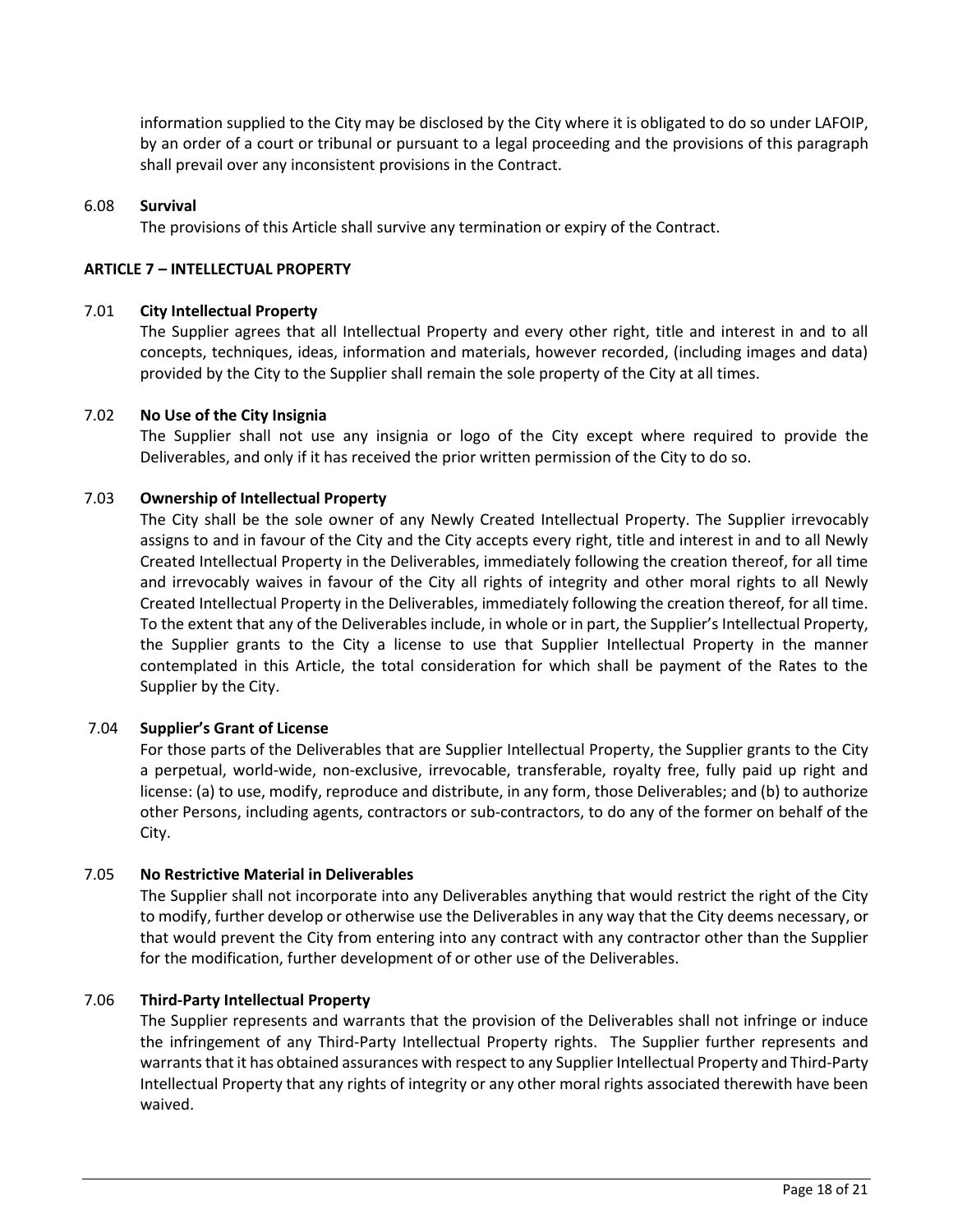## 7.07 **Survival**

The obligations contained in this Article shall survive the termination or expiry of the Contract.

## **ARTICLE 8 – INDEMNITIES AND INSURANCE**

## 8.01 **Supplier Indemnity**

The Supplier hereby agrees to indemnify and hold harmless the Indemnified Parties from and against any and all liability, loss, costs, damages and expenses (including legal, expert and consultant fees), causes of action, actions, claims, demands, lawsuits or other proceedings, (collectively, "Claims"), by whomever made, sustained, incurred, brought or prosecuted, including for breaches of confidentiality or privacy or Intellectual Property rights or for third party bodily injury (including death), personal injury and property damage, in any way based upon, occasioned by or attributable to anything done or omitted to be done by the Supplier, its subcontractors or their respective directors, officers, agents, employees, partners, affiliates, volunteers or independent contractors in the course of performance of the Supplier's obligations under, or otherwise in connection with, the Contract. The Supplier further agrees to indemnify and hold harmless the Indemnified Parties for any incidental, indirect, special or consequential damages, or any loss of use, revenue or profit, by any person, entity or organization, including, without limitation, the City, claimed or resulting from such Claims. The obligations contained in this paragraph shall survive the termination or expiry of the Contract.

### 8.02 **Insurance**

The Supplier hereby agrees to put in effect and maintain insurance for the Term, at its own cost and expense, with insurers having a secure A.M. Best rating of  $B + or$  greater, or the equivalent, all the necessary and appropriate insurance that a prudent person in the business of the Supplier would maintain including, but not limited to, the following:

- (a) commercial general liability insurance on an occurrence basis for third party bodily injury, personal injury and property damage, to an inclusive limit of not less than **\$5,000,000** per occurrence and including products and completed operations liability. The policy is to include the following:
	- the City as an additional named insured with respect to liability arising in the course of performance of the Supplier's obligations under, or otherwise in connection with, the Contract
	- contractual liability coverage
	- cross-liability and severability of interests' clause
	- employers' liability coverage
	- 30 day written notice of cancellation, termination or material change
	- tenants' legal liability coverage (if applicable and with suitable sub-limits)
	- non-owned automobile coverage with blanket contractual coverage for hired automobiles

## **[\*\*Note: Insert (b) only if warranted based on the type of work being performed\*\*]**

(b) errors & omissions liability insurance, insuring liability for errors and omissions in the performance or failure to perform the services contemplated in the Contract, in the amount of not less than **[\*Insert amount\*]** per claim and in the annual aggregate.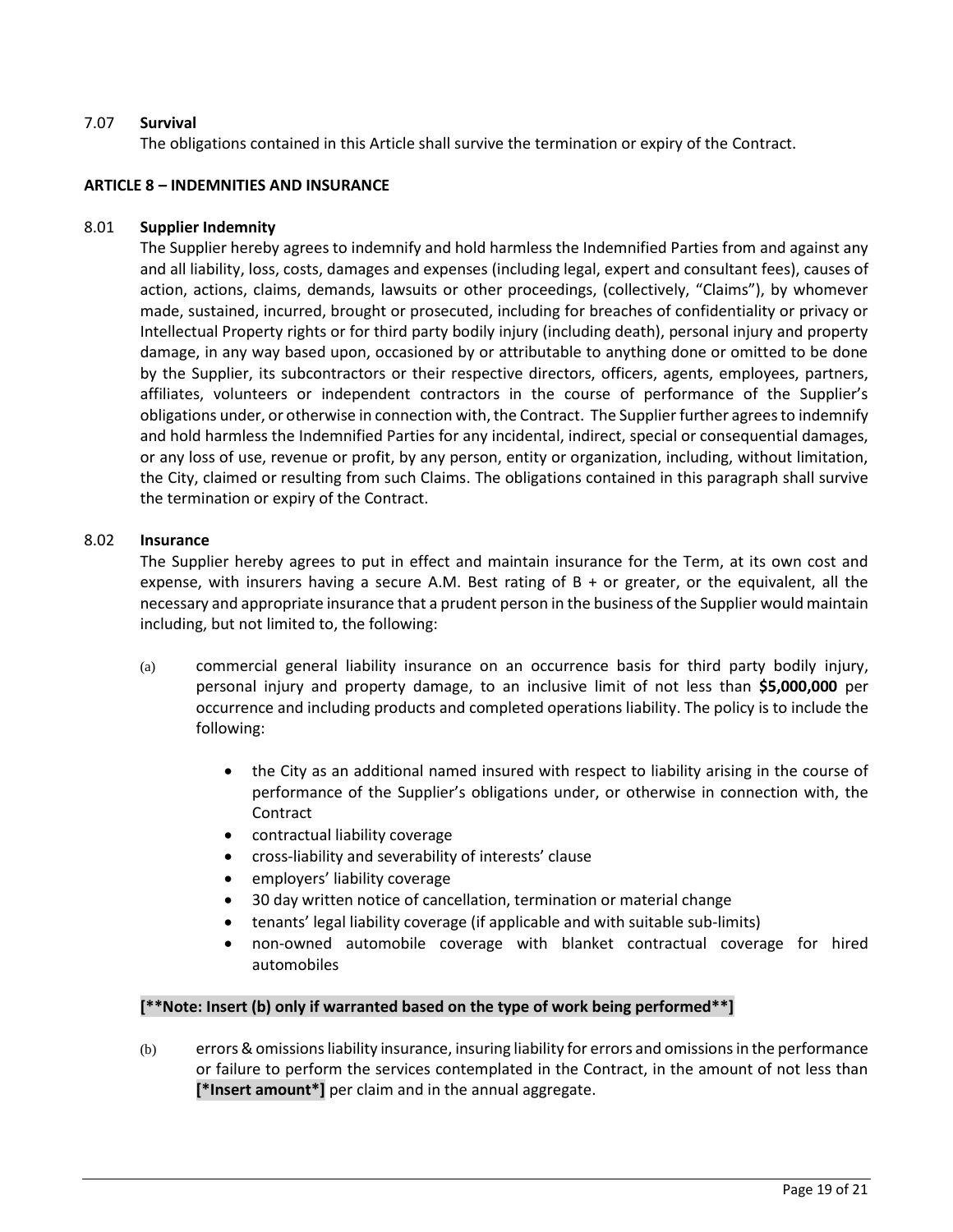### 8.03 **Proof of Insurance**

The Supplier shall provide the City with proof of the insurance required by the Contract in the form of valid certificates of insurance that reference the Contract and confirm the required coverage. The Supplier shall provide the City with renewal replacements on or before the expiry of any such insurance. Upon the request of the City, a copy of each insurance policy shall be made available to it. The Supplier shall ensure that each of its subcontractors obtains all the necessary and appropriate insurance that a prudent person in the business of the subcontractor would maintain and that the City and Indemnified Parties are named as additional insured with respect to any liability arising in the course of performance of the subcontractor's obligations under the subcontract for the provision of the Deliverables.

### 8.04 **Workplace Safety and Insurance**

The Supplier warrants and agrees that it has complied and will comply with all applicable workplace safety and insurance laws and regulations and, if applicable will provide proof of valid coverage by means of a current clearance certificate to the City upon request. The Supplier covenants and agrees to pay when due, and to ensure that each of its subcontractors pays when due, all amounts required to be paid by it and its subcontractors under all applicable workplace safety and insurance laws and regulations during the Term. The Supplier further agrees to indemnify the City for any and all liability, loss, costs, damages and expenses (including legal fees) or other charges in connection with the Supplier's failure to comply with any applicable workplace safety and insurance laws or related to the Supplier's status with any workplace safety and insurance board or body.

### **ARTICLE 9 – TERMINATION, EXPIRY AND EXTENSION**

### 9.01 **Immediate Termination of Contract**

The City may immediately terminate the Contract upon giving notice to the Supplier where (a) the Supplier is adjudged bankrupt, makes a general assignment for the benefit of its creditors or a receiver is appointed on account of the Supplier's insolvency; (b) the Supplier breaches any provision in Article 6 (Confidentiality); (c) the Supplier breaches the Conflict of Interest paragraph in Article 3 (Nature of Relationship Between City and Supplier); (d) the Supplier, prior to or after entering into the Contract, makes a material misrepresentation or omission or provides materially inaccurate information to the City; (e) the Supplier undergoes a change in control which adversely affects the Supplier's ability to satisfy some or all of its obligations under the Contract; (f) the Supplier subcontracts for the provision of part or all of the Deliverables or assigns the Contract without first obtaining the written approval of the City; or (g) the Supplier's acts or omissions constitute a substantial failure of performance and the above rights of termination are in addition to all other rights of termination available at law, or events of termination by operation of law.

## 9.02 **Dispute Resolution by Rectification Notice**

Subject to the above paragraph, where the Supplier fails to comply with any of its obligations under the Contract, the City may issue a rectification notice to the Supplier setting out the manner and timeframe for rectification. Within seven (7) Business Days of receipt of that notice, the Supplier shall either: (a) comply with that rectification notice; or (b) provide a rectification plan satisfactory to the City. If the Supplier fails to either comply with that rectification notice or provide a satisfactory rectification plan, the City may immediately terminate the Contract. Where the Supplier has been given a prior rectification notice, the same subsequent type of non-compliance by the Supplier shall allow the City to immediately terminate the Contract.